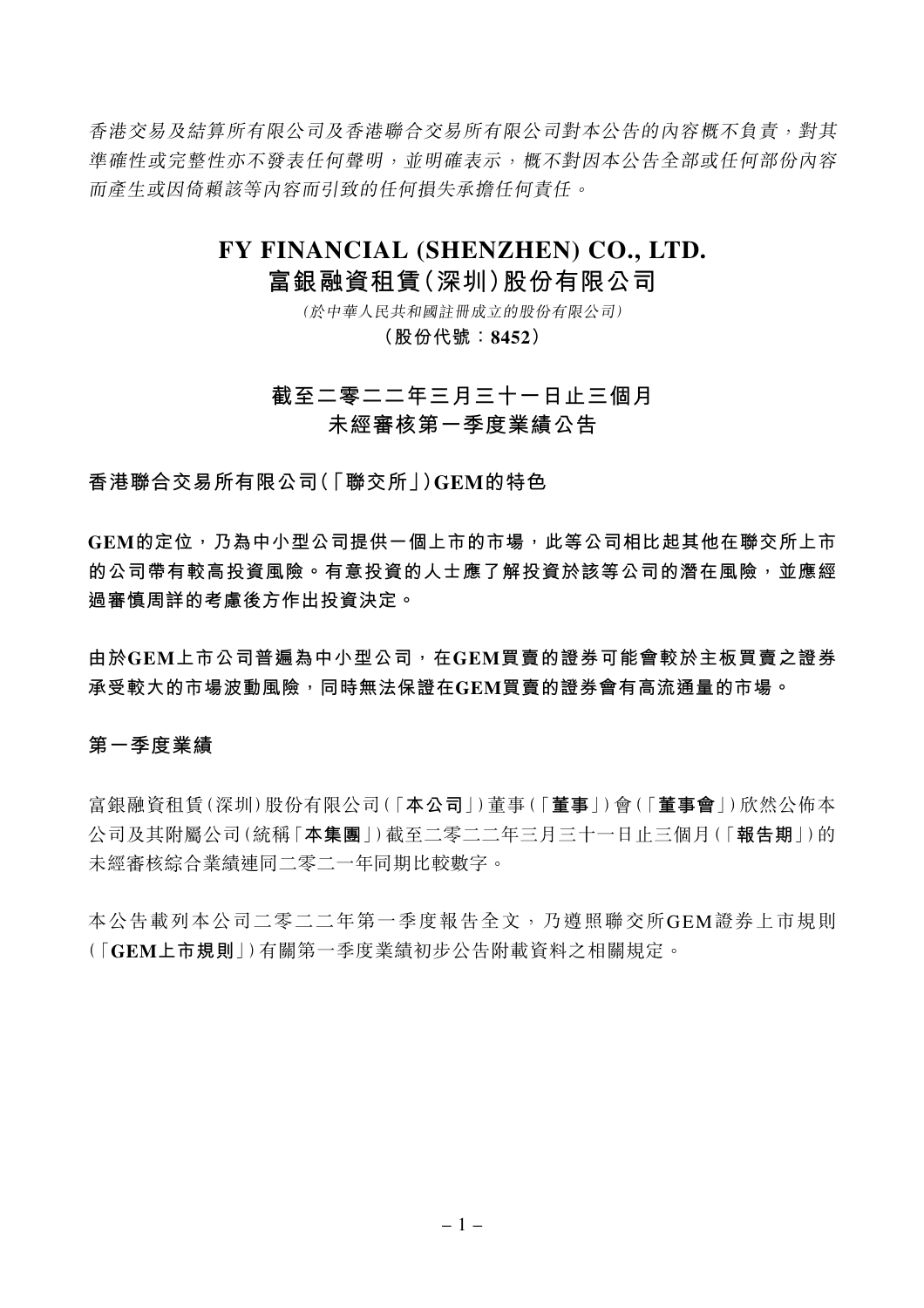# **刊發資料**

本公告已登載於本公司網站(www.fyleasing.com)及聯交所網站(www.hkexnews.hk)。本公 司於報告期的未經審核第一季度報告將於適當時寄發予本公司股東並於上述網站可供查 閱。

代表董事會

# **富銀融資租賃(深圳)股份有限公司**

主席

# **李鵬先生**

香港,二零二二年五月六日

於本公告日期,董事會的成員如下:

執行董事:

李鵬先生

翁建興先生

貢曉婷女士

非執行董事: 彭期磊先生 劉敬女士 仝芳妍女士

獨立非執行董事: 馮志偉先生 韓亮先生 劉升文先生

本公告乃遵照*GEM*上市規則的規定而提供有關本公司的資料。各董事願就本公告共同及 個別承擔全部責任,並在作出一切合理查詢後確認,就彼等所知及所信,本公告所載資 料在所有重大方面均準確完整且無誤導或欺詐成分,亦無遺漏任何其他事項,致使本公 告任何陳述或本公告有所誤導。

本公告將於刊登日期起至少七天在*GEM*網站*www.hkgem.com*的「最新上市公司公告」網頁 上登載。本公告亦將於本公司網站*www.fyleasing.com*登載。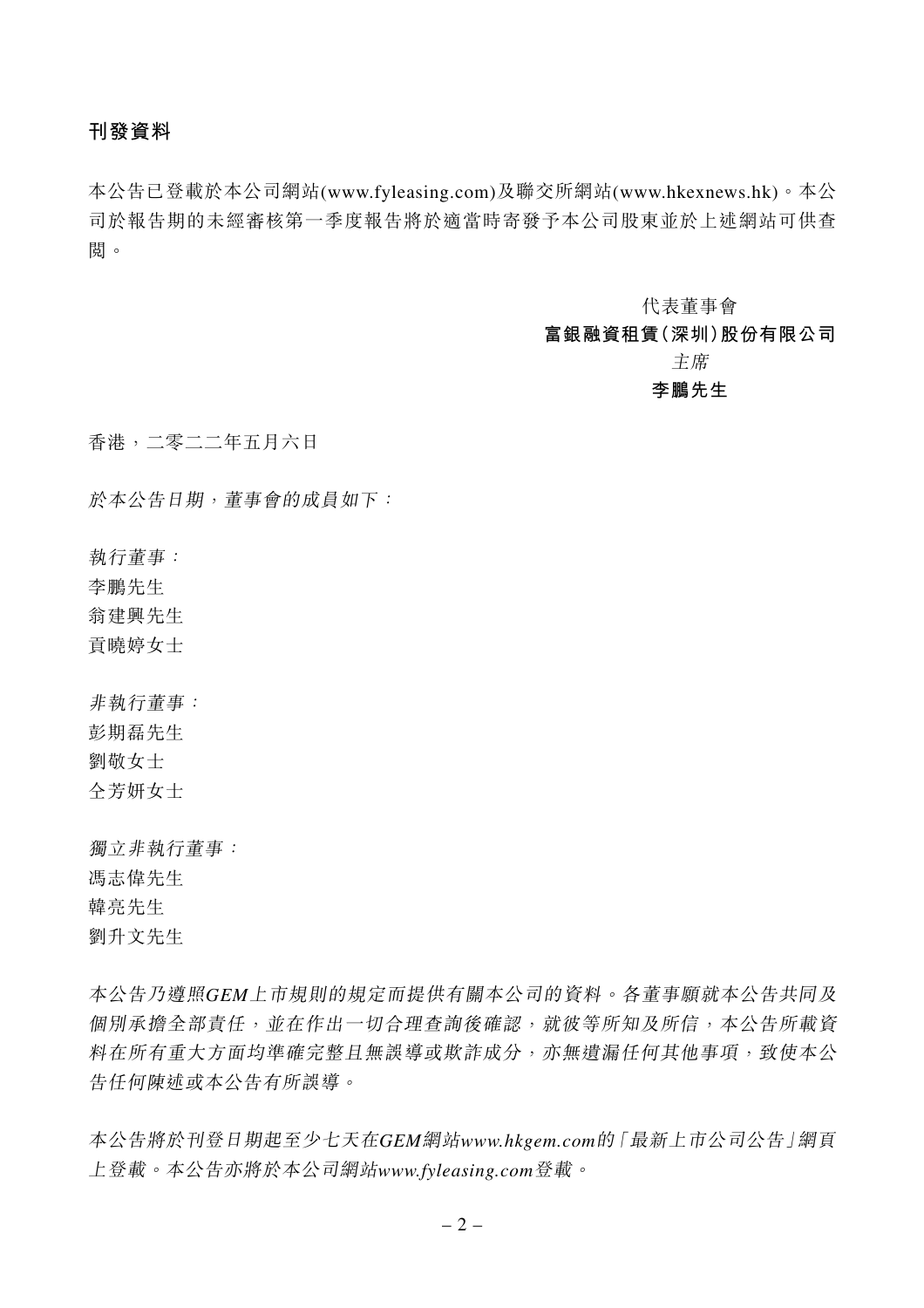# CONTENTS **目錄**

- 2 Condensed Consolidated Statement of Comprehensive Income 簡明綜合全面收益表
- 3 Notes to the Condensed Consolidated Financial Statements 簡明綜合財務報表附註
- 13 Management Discussion and Analysis 管理層討論及分析
- 16 Corporate Governance and Other Information 企業管治及其他資料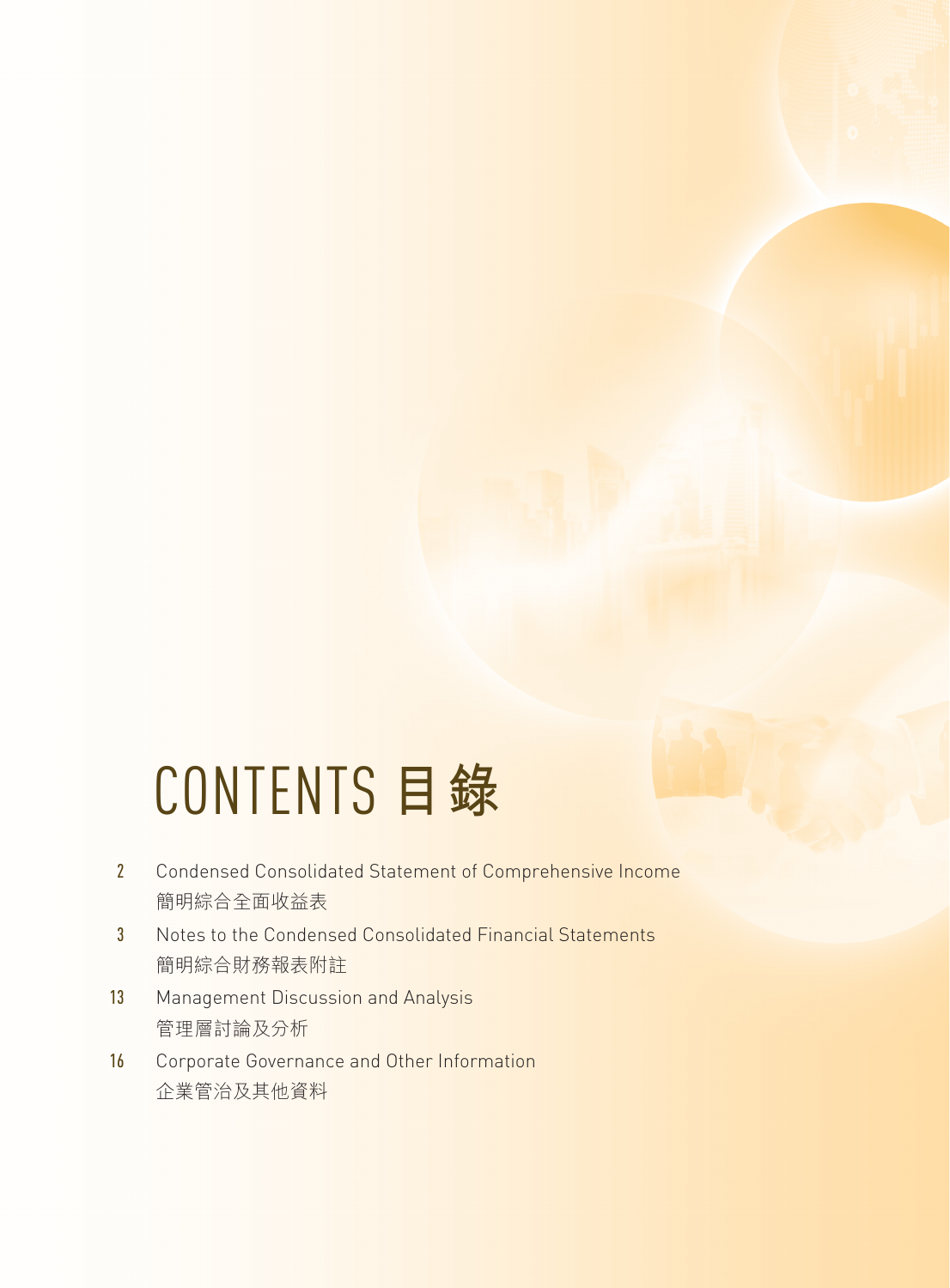# CONDENSED CONSOLIDATED STATEMENT OF COMPREHENSIVE INCOME 簡明綜合全面收益表

For the three months ended 31 March 2022 截至二零二二年三月三十一日止三個月

|                                              |             |              | <b>Three months ended 31 March</b> |                  |
|----------------------------------------------|-------------|--------------|------------------------------------|------------------|
|                                              |             |              | 截至三月三十一日止三個月                       |                  |
|                                              |             |              | 2022                               | 2021             |
|                                              |             |              | 二零二二年                              | 二零二一年            |
|                                              |             | <b>Notes</b> | <b>RMB</b>                         | <b>RMB</b>       |
|                                              |             | 附註           | 人民幣元                               | 人民幣元             |
| <b>Revenue</b>                               | 收益          | 5            | 6,549,196                          | 12,980,449       |
| Direct costs                                 | 直接成本        |              | (339, 792)                         | [2,489,037]      |
| <b>Gross profit</b>                          | 毛利          |              | 6,209,404                          | 10,491,412       |
| Other income and gains and losses            | 其他收入及收益及虧損  | 5            | 1,920,615                          | 2,569,081        |
| Operating expenses                           | 經營開支        |              | (1, 360, 679)                      | (1, 179, 800)    |
| Administrative expenses                      | 行政開支        |              | (3,516,700)                        | [4, 188, 661]    |
| Reversal of impairment loss on               | 應收賬款減值虧損撥回  |              |                                    |                  |
| accounts receivable                          |             |              | 1,991,802                          | 2,101,844        |
| <b>Profit before income tax</b>              | 除所得税前溢利     | 6            | 5,244,442                          | 9,793,876        |
| Income tax expense                           | 所得税開支       | 7            | (1, 383, 707)                      | (2,531,699)      |
| <b>Profit and total comprehensive</b>        | 期內溢利及全面收入總額 |              |                                    |                  |
| income for the period                        |             |              | 3,860,735                          | 7,262,177        |
| <b>Profit and total comprehensive</b>        | 以下人士        |              |                                    |                  |
| income for the period attributed to: 應佔期內溢利及 | 全面收入總額:     |              |                                    |                  |
| Equity shareholder of the Company            | 本公司權益股東     |              | 3,994,052                          | 7,262,177        |
| Non-controlling interest                     | 非控股權益       |              | (133, 317)                         |                  |
|                                              |             |              |                                    |                  |
|                                              |             |              | 3,860,735                          | 7,262,177        |
|                                              |             |              | <b>RMB cents</b>                   | <b>RMB cents</b> |
|                                              |             |              | 人民幣分                               | 人民幣分             |
| <b>Earnings per share:</b>                   | 每股盈利:       | 8            |                                    |                  |
| - Basic                                      | 一基本         |              | 1.11                               | 2.02             |
| - Diluted                                    | 一攤薄         |              | 1.11                               | 2.02             |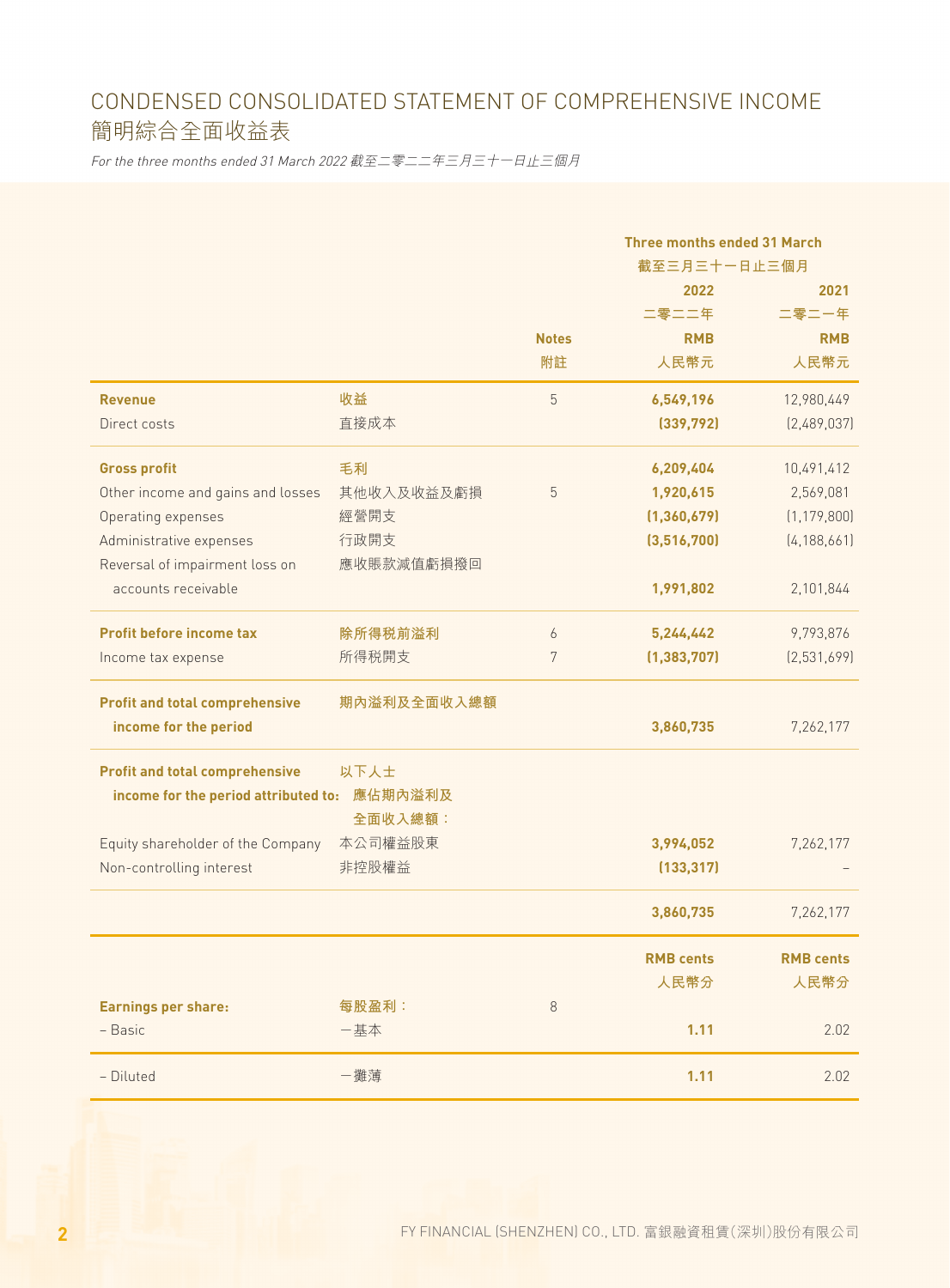For the three months ended 31 March 2022 截至二零二二年三月三十一日止三個月

### **1. CORPORATE INFORMATION**

The Company was established in the People's Republic of China (the"**PRC**") on 7 December 2012 as a sino-foreign equity joint venture enterprise and was converted to a joint stock company with limited liability under the Company Law of the PRC on 10 September 2015. The address of its registered office is Room 201, Block A, No. 1 Qianwan First Road, Qianhai Shenzhen- Hong Kong Cooperation Zone, Shenzhen, Guangdong, the PRC and the principal place of business is Room 1603, Cheung Kei Building, No. 128 Xinzhou 11st Street, Futian District, Shenzhen, Guangdong, the PRC. The Company's overseas-listed foreign shares (the"**H Shares**") have been listed on GEM of the Stock Exchange since 23 May 2017.

The Group is principally engaged in the provision of finance leasing, factoring, advisory services and customer referral services, the supply of medical equipment and investment holding in the PRC.

### **2. BASIS OF PREPARATION**

The condensed consolidated financial statements for the three months ended 31 March 2022 (the "**Reporting Period**") have been prepared in accordance with Hong Kong Financial Reporting Standards ("**HKFRSs**") which collectively includes all applicable individual HKFRS, Hong Kong Accounting Standard ("**HKASs**") and interpretations issued by the Hong Kong Institute of Certified Public Accountants as well as with the applicable disclosure requirements of the GEM Listing Rules.

### **1. 公司資料**

本公司於二零一二年十二月七日在中華人民 共和國(「**中國**」)成立為中外合資經營企業並 於二零一五年九月十日根據《中華人民共和國 公司法》改制為股份有限公司。其註冊辦事處 地址為中國廣東省深圳市前海深港合作區前 灣一路1號A棟201室,主要營業地點為中國 廣東省深圳市福田區新洲十一街128號祥祺 大廈1603室。本公司的境外上市外資股(「**H 股**」)自二零一七年五月二十三日起已於聯交 所GEM上市。

本集團主要於中國從事提供融資租賃、保 理、諮詢服務及客戶轉介服務、供應醫療設 備及投資控股。

#### **2. 編製基準**

截至二零二二年三月三十一日止三個月(「**報 告期內**」)之簡明綜合財務報表乃根據《香港 財務報告準則》(「**香港財務報告準則**」,包括 香港會計師公會頒佈的所有適用個別香港財 務報告準則、《香港會計準則》(「**香港會計準 則**」)及詮釋)以及GEM上市規則的適用披露 規定而編製。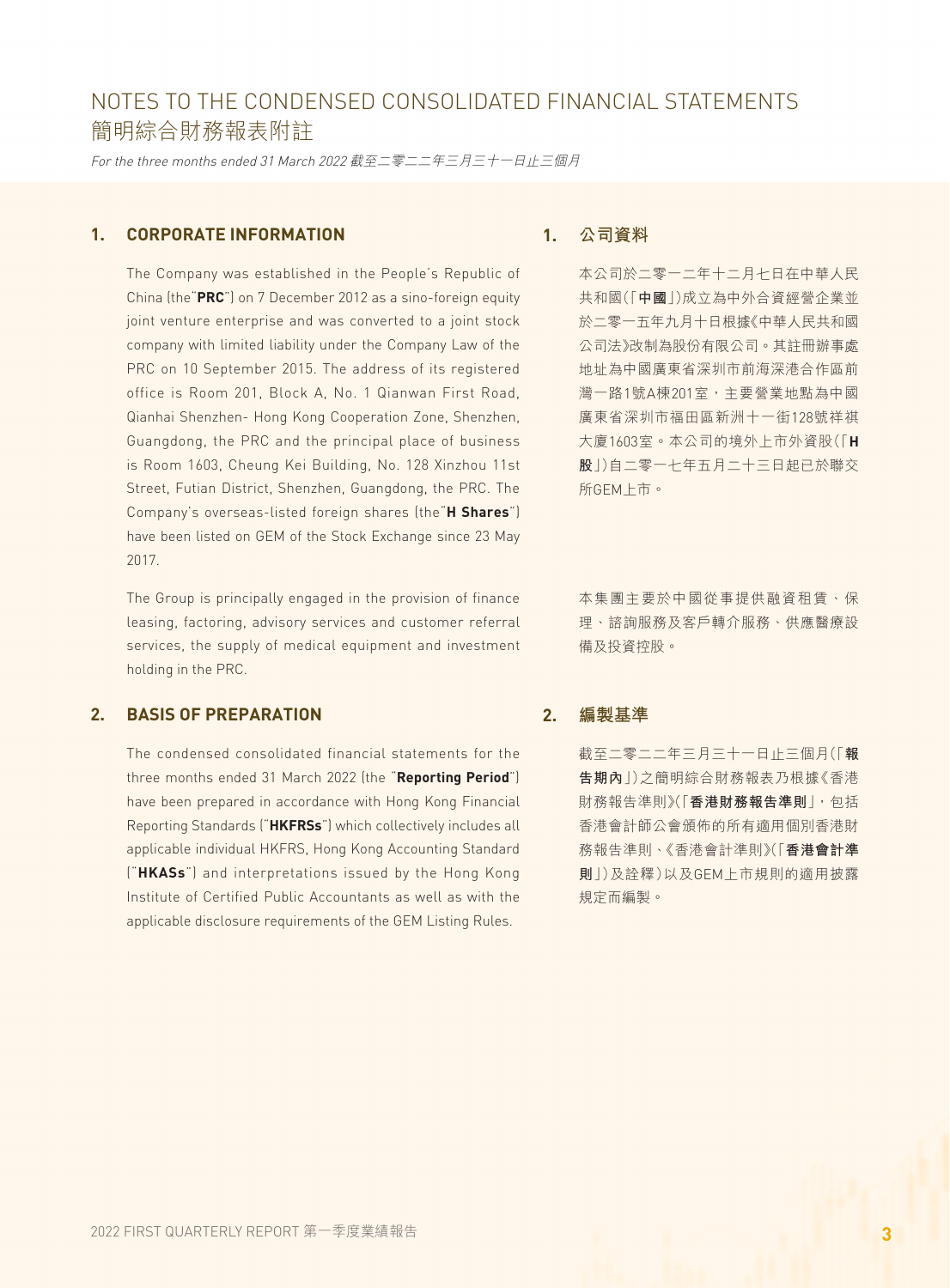For the three months ended 31 March 2022 截至二零二二年三月三十一日止三個月

### **2. BASIS OF PREPARATION** (Continued)

The condensed consolidated financial statements have been prepared in accordance with the same accounting policies adopted in the audited financial statements for the year ended 31 December 2021 as set out in the annual report of the Company dated 30 March 2022, except for those that relate to new standards or interpretations effective for the first time for periods beginning on or after 1 January 2022. Details of any changes in accounting policies are set out in note 3. The adoption of the revised HKFRSs have no material effect on these condensed consolidated financial statements. The Group has not early adopted any revised HKFRSs that has been issued but not yet effective in the current accounting period. The preparation of the condensed consolidated financial statements in conformity with HKAS 34 requires the management to make judgements, estimates and assumptions that affect the application of policies and reported amounts of assets and liabilities, income and expenses on a year to date basis. Actual results may differ from these estimates. The areas where significant judgments and estimates have been made in preparing the financial statements and their effect are disclosed in note 4.

This report contains condensed consolidated financial statements and selected explanatory notes. The notes include an explanation of events and transactions that are significant to an understanding of the changes in financial position and performance of the Group since the audited financial statements for the year ended 31 December 2021. The condensed consolidated financial statements and notes thereon do not include all of the information required for full set of financial statements prepared in accordance with HKFRSs and should be read in conjunction with the 2021 consolidated financial statements.

### **2. 編製基準**(續)

簡明綜合財務報表已根據本公司日期為二零 二二年三月三十日的年報所載截至二零二一 年十二月三十一日止年度的經審核財務報表 所採用的相同會計政策而編製,惟與於二零 二二年一月一日或之後開始之期間首次生效 的新準則或詮釋有關者除外。有關會計政策 的任何變動之詳情載於附註3。採納經修訂 香港財務報告準則對該等簡明綜合財務報表 並無重大影響。本集團概無提前採納本會計 期間已頒佈但尚未生效之任何經修訂香港財 務報告準則。編製符合香港會計準則第34號 之簡明綜合財務報表要求管理層作出判斷、 估計及假設,而有關判斷、估計及假設會影 響政策之應用及本年迄今為止所呈報資產及 負債、收益及開支之金額。實際結果可能與 該等估計有所差異。編製財務報表時已作出 重大判斷及估計的範疇以及其影響於附註4披 露。

本報告載有簡明綜合財務報表及經挑選之解 釋附註。該等附註包括解釋對理解本集團自 截至二零二一年十二月三十一日止年度之經 審核財務報表刊發以來之財務狀況及表現所 出現之變動而言屬重要之事件及交易。簡明 綜合財務報表及其附註並不包括根據香港財 務報告準則而編製之完整財務報表所規定之 一切資料並應與二零二一年綜合財務報表一 併閱讀。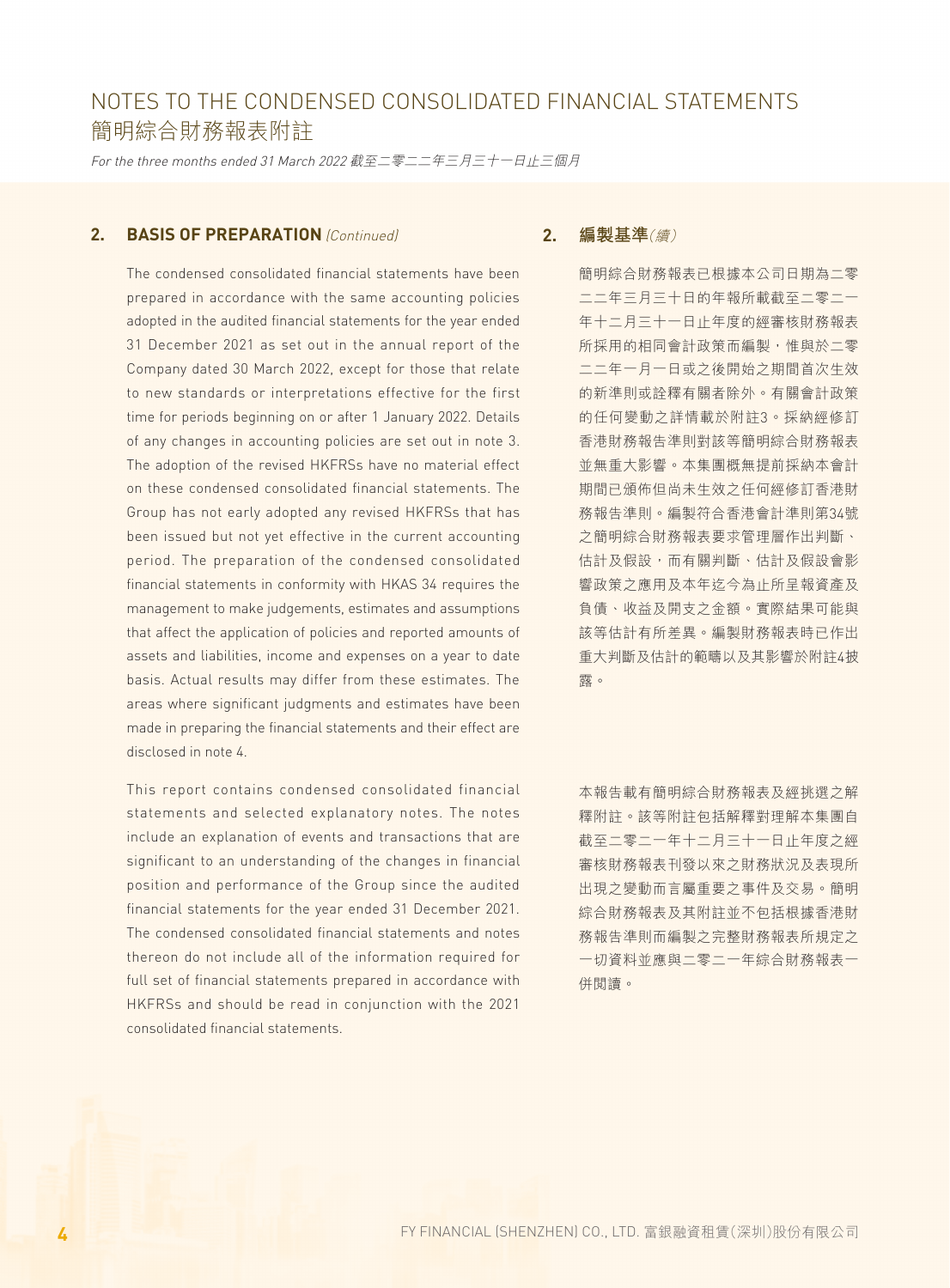For the three months ended 31 March 2022 截至二零二二年三月三十一日止三個月

### **2. BASIS OF PREPARATION** (Continued)

The unaudited condensed consolidated results are presented in Renminbi ("**RMB**"), which is also the functional currency of the Company, unless otherwise indicated.

The condensed consolidated financial statements are unaudited and have been prepared under historical cost convention, except for certain financial instruments which are stated at fair values. The condensed consolidated financial statements are unaudited but have been reviewed by the audit committee of the Company.

### **3. ADOPTION OF REVISED HKFRSs**

The HKICPA has issued a number of revised HKFRSs that are first effective for the current accounting period of the Group as follows:

- Amendments to HKAS 16, Property, Plant and Equipment – Proceeds before Intended Use
- Amendments to HKAS 37, Onerous Contracts Cost of Fulfilling a Contract

The revised HKFRSs that are effective from 1 January 2022 did not have any significant impact on the Group's accounting policies.

### **2. 編製基準**(續)

未經審核簡明綜合業績以人民幣(「**人民幣**」) 呈列,其亦為本公司的功能貨幣(除非另有所 指)。

簡明綜合財務報表為未經審核並根據歷史成 本法編製,惟按公平值列賬的若干金融工具 除外。簡明綜合財務報表乃未經審核,惟已 由本公司審核委員會進行審閱。

### **3. 採納經修訂香港財務報告準則**

香港會計師公會已頒佈若干於本集團當前會 計期間首次生效的經修訂香港財務報告準則:

- • 香港會計準則第16號修訂本,物業、 廠房及設備-擬定用途前的所得款項
- • 香港會計準則第37號修訂本,有償合 約-履行合約的成本

自二零二二年一月一日起生效的經修訂香港 財務報告準則對本集團會計政策並無任何重 大影響。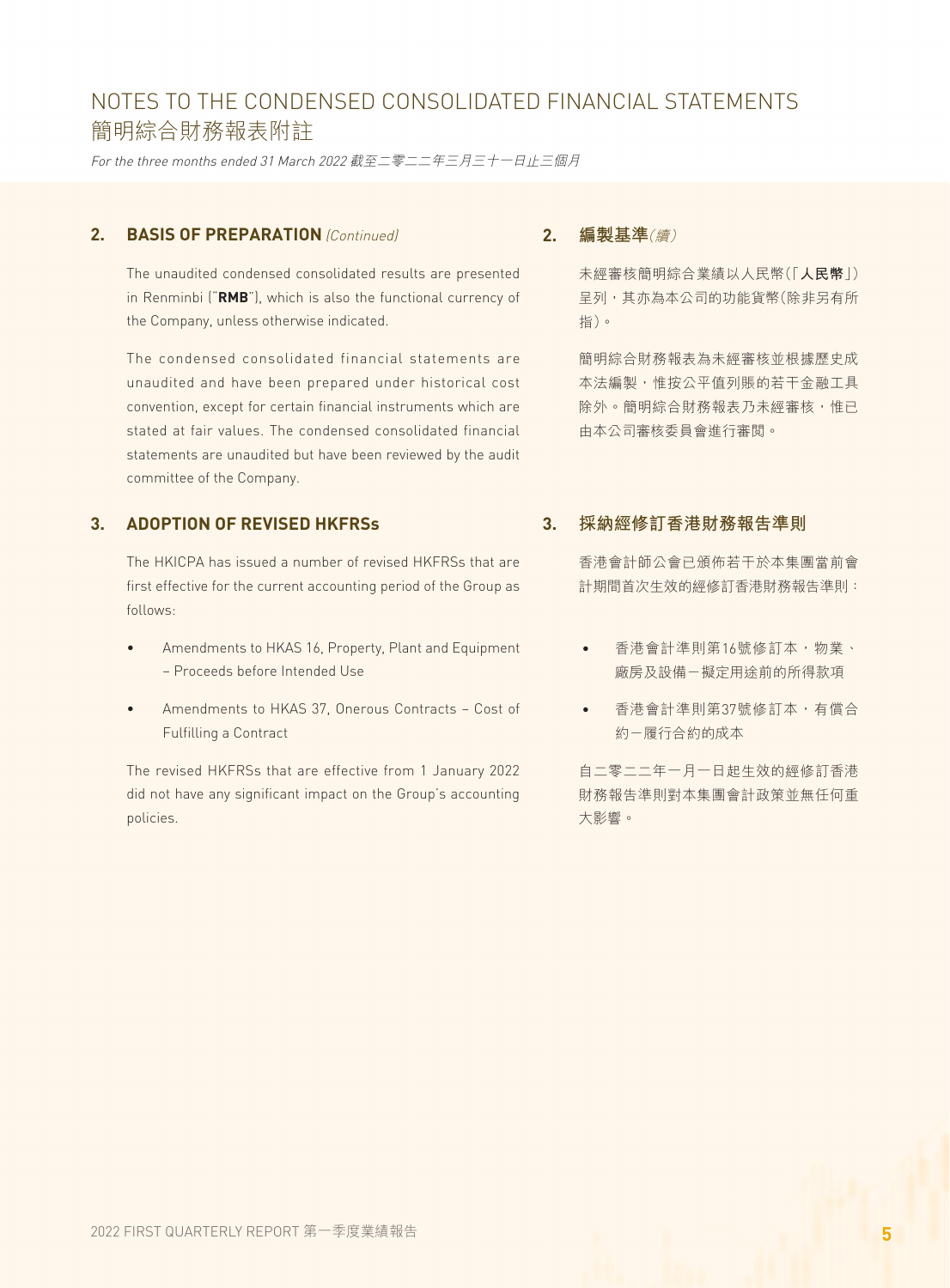For the three months ended 31 March 2022 截至二零二二年三月三十一日止三個月

### **3. ADOPTION OF REVISED HKFRSs** (Continued)

# Amendments to HKAS 16, Property, Plant and Equipment – Proceeds before Intended Use

The amendments prohibit deducting from the cost of an item of property, plant and equipment any proceeds from selling items produced while bringing that asset to the location and condition necessary for it to be capable of operating in the manner intended by management. Instead, the proceeds from selling such items, and the cost of producing those items, is recognised in profit or loss.

### Amendments to HKAS 37, Onerous Contracts – Cost of Fulfilling a Contract

The amendments specify that the 'cost of fulfilling' a contract comprises the 'costs that relate directly to the contract'. Costs that relate directly to a contract can either be incremental costs of fulfilling that contract (e.g. direct labour and materials) or an allocation of other costs that relate directly to fulfilling contracts (e.g. the allocation of the depreciation charge for an item of property, plant and equipment used in fulfilling the contract).

### **4. USE OF JUDGEMENTS AND ESTIMATES**

In preparing this condensed consolidated financial statements, the significant judgements made by the management in applying the Group's accounting policies and the key sources of estimation uncertainty were the same as those that applied to 2021 annual consolidated financial statements.

### **3. 採納經修訂香港財務報告準則**(續)

## 香港會計準則第16號修訂本,物業、廠 房及設備—擬定用途前的所得款項

修訂本禁止從物業、廠房及設備的成本中扣 除資產達到管理層預定的可使用狀態(包括位 置與條件)過程中產生的全部出售所得款項。 該等資產的出售所得款項及所產生成本須於 損益確認。

### 香港會計準則第37號修訂本,有償合 約-履行合約的成本

修訂本規定合約的「履約成本」包括「與合約直 接相關的成本」。與合約直接相關的成本可為 履行該合約的增量成本(例如直接勞工成本及 材料成本),或與履行合約直接相關的其他成 本分攤(例如用於履行合約的物業、廠房及設 備項目的折舊費用分攤)。

### **4. 採用判斷及估計**

於編製本簡明綜合財務報表過程中,管理層 於應用本集團會計政策時作出的重大判斷及 估計不確定性的主要來源與二零二一年年度 綜合財務報表所採納者相同。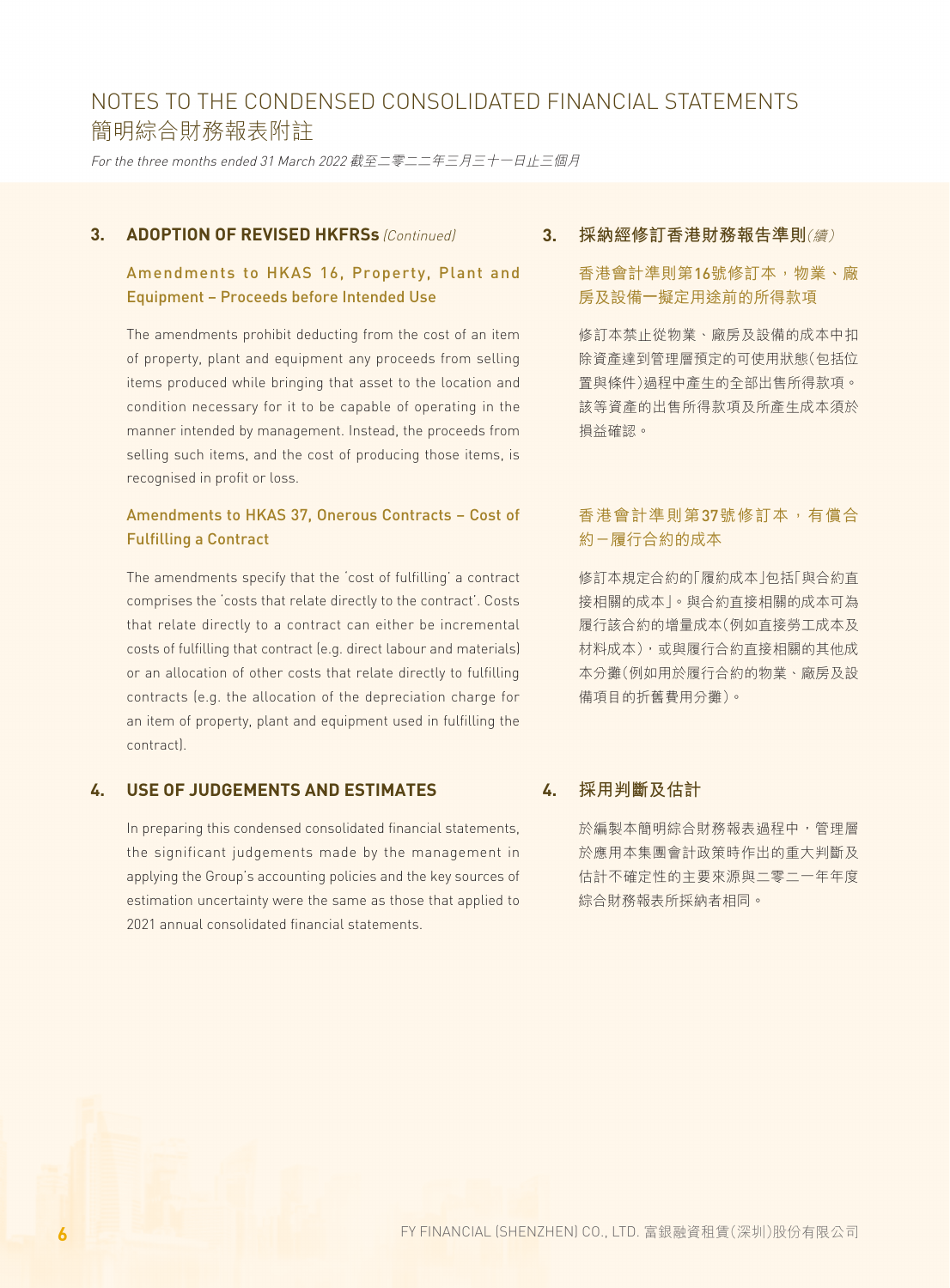For the three months ended 31 March 2022 截至二零二二年三月三十一日止三個月

#### **5. REVENUE AND OTHER INCOME AND GAINS AND LOSSES 5. 收益及其他收入及收益及虧損**

An analysis of the revenue from the Group's principal activities and other income and gains and losses is as follows:

本集團主要活動所得收益及其他收入及收益 及虧損的分析如下:

| <b>Three months ended 31 March</b> |
|------------------------------------|
|                                    |
| 2021                               |
| 二零二一年                              |
| <b>RMB</b>                         |
| 人民幣元                               |
| (Unaudited)                        |
| (未經審核)                             |
|                                    |
| 2,955,058                          |
|                                    |
| 7,466,260                          |
| 2,471,196                          |
| 87,935                             |
| 12,980,449                         |
|                                    |
| 620,398                            |
| 399,272                            |
| 713,188                            |
| (1, 222)                           |
| 584,906                            |
| 181,093                            |
| 71,446                             |
| 2,569,081                          |
|                                    |

#### Note:

附註:

- (a) The amount mainly represented the refund of Value-added taxation from local tax authority of which the entitlement was under the discretion of the relevant authority before period end. There is no unfulfilled conditions and other contingencies attaching to the government grants that have been recognised.
- (a) 該金額主要為來自地方稅務機關的增值稅 退款,收取權利由相關機關於期末前酌情 釐定。已確認政府補助並無附帶未履行條 件及其他或然事項。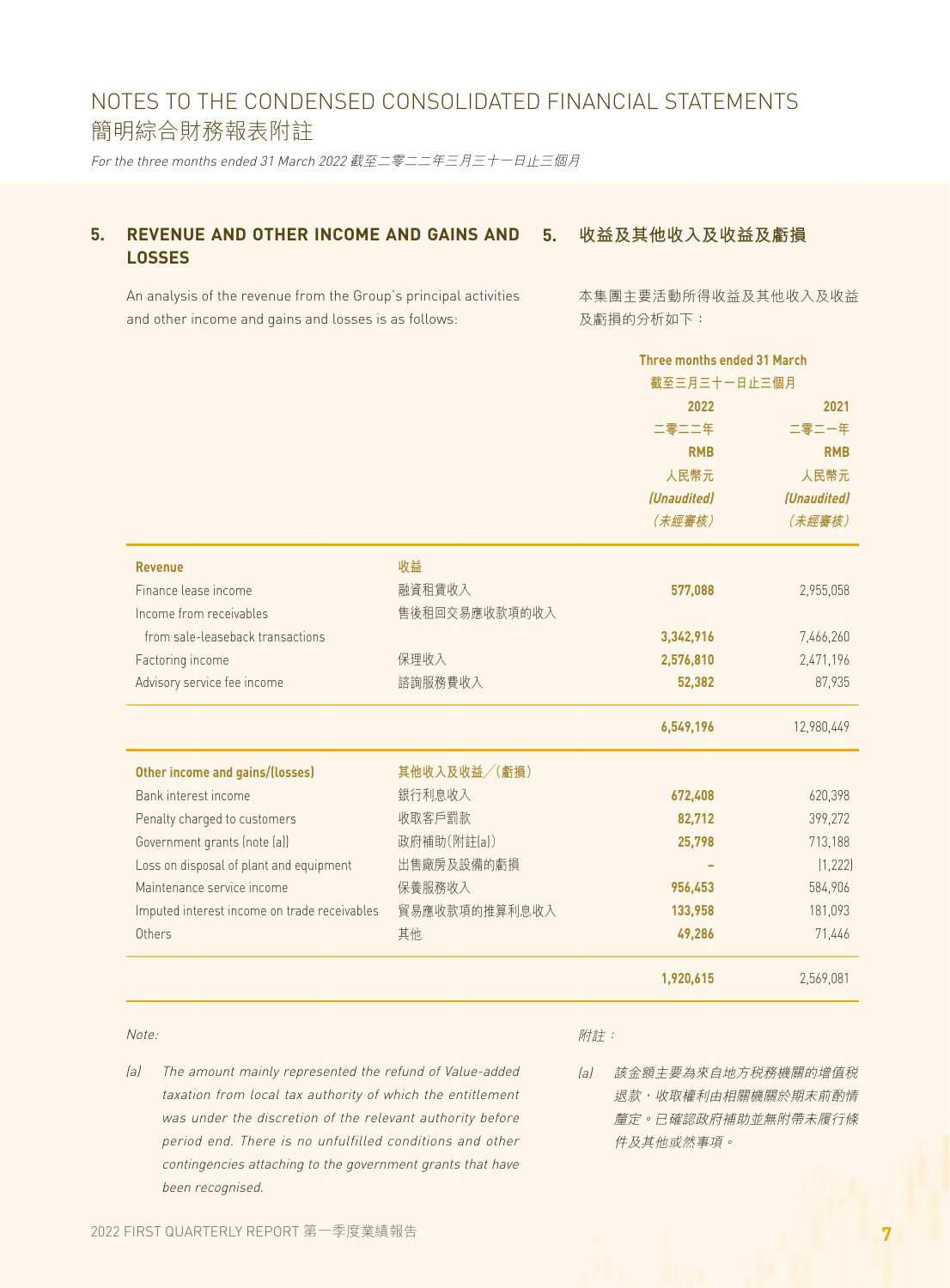For the three months ended 31 March 2022 截至二零二二年三月三十一日止三個月

### **6. PROFIT BEFORE INCOME TAX**

### **6. 除所得稅前溢利**

|                                               |                | Three months ended 31 March |               |
|-----------------------------------------------|----------------|-----------------------------|---------------|
|                                               |                | 截至三月三十一日止三個月                |               |
|                                               |                | 2022                        | 2021          |
|                                               |                | 二零二二年                       | 二零二一年         |
|                                               |                | <b>RMB</b>                  | <b>RMB</b>    |
|                                               |                | 人民幣元                        | 人民幣元          |
| Profit before income tax is arrived at after  | 除所得税前溢利乃經扣除    |                             |               |
| charging:                                     | 以下各項後達致:       |                             |               |
| Costs of borrowings included in direct cost:  | 直接成本所含借款成本:    | 339,792                     | 2,489,037     |
| - Interest expenses on interest-bearing       | 一計息銀行及其他借款的    |                             |               |
| bank and other borrowings**                   | 利息開支**         |                             | 2,211,628     |
| - Interest expenses on lease liabilities      | 一租賃負債的利息開支     | 79,348                      | 24,299        |
| - Bank charges and other expenses             | 一銀行手續費及其他開支    | 260,444                     | 253,110       |
| Depreciation of plant and equipment*          | 廠房及設備折舊*       | 38,539                      | 33,953        |
| Depreciation of right-of-use assets*          | 使用權資產折舊*       | 255,008                     | 278,123       |
| Amortisation of intangible assets             | 無形資產攤銷         | 63,459                      | 84,783        |
| Expenses relating to short-term leases***     | 與短期租賃有關的開支***  |                             | 25,833        |
| Gain on termination of leases                 | 終止租賃的收益        |                             | (17, 552)     |
| Reversal of impairment loss on                | 應收賬款減值虧損撥回**** |                             |               |
| accounts receivable****                       |                | (1,991,802)                 | [2, 101, 844] |
| Exchange losses/(gains)                       | 匯兑虧損/(收益)      | 1,375                       | (654)         |
| Staff costs (including directors' emoluments) | 員工成本(包括董事酬金)   |                             |               |
| comprise:                                     | 包括:            | 2,171,379                   | 3,009,734     |
| Salaries, allowances and benefits in kind     | 薪金、津貼及實物利益     | 1,922,044                   | 2,607,539     |
| Contribution to defined contribution          | 向界定供款退休計劃供款    |                             |               |
| retirement plan                               |                | 249,335                     | 402,195       |

- \* Depreciation charges are recognised in the condensed consolidated statement of comprehensive income as administrative expenses for the three months ended 31 March 2022 and 2021, respectively.
- \*\*These items represented the finance costs of the Group.
- \*\*\* This item represents the expenses relating to short-term leases under HKFRS 16.
- \*\*\*\* This item represents to expected credit loss on financial assets.
- \* 折舊開支分別於截至二零二二年及二零二 一年三月三十一日止三個月的簡明綜合全 面收益表中確認為行政開支。
- \*\* 該等項目指本集團的融資成本。
- \*\*\* 該項目指香港財務報告準則第16號項下 短期租賃相關的開支。
- \*\*\*\* 該項目指金融資產預期信貸虧損。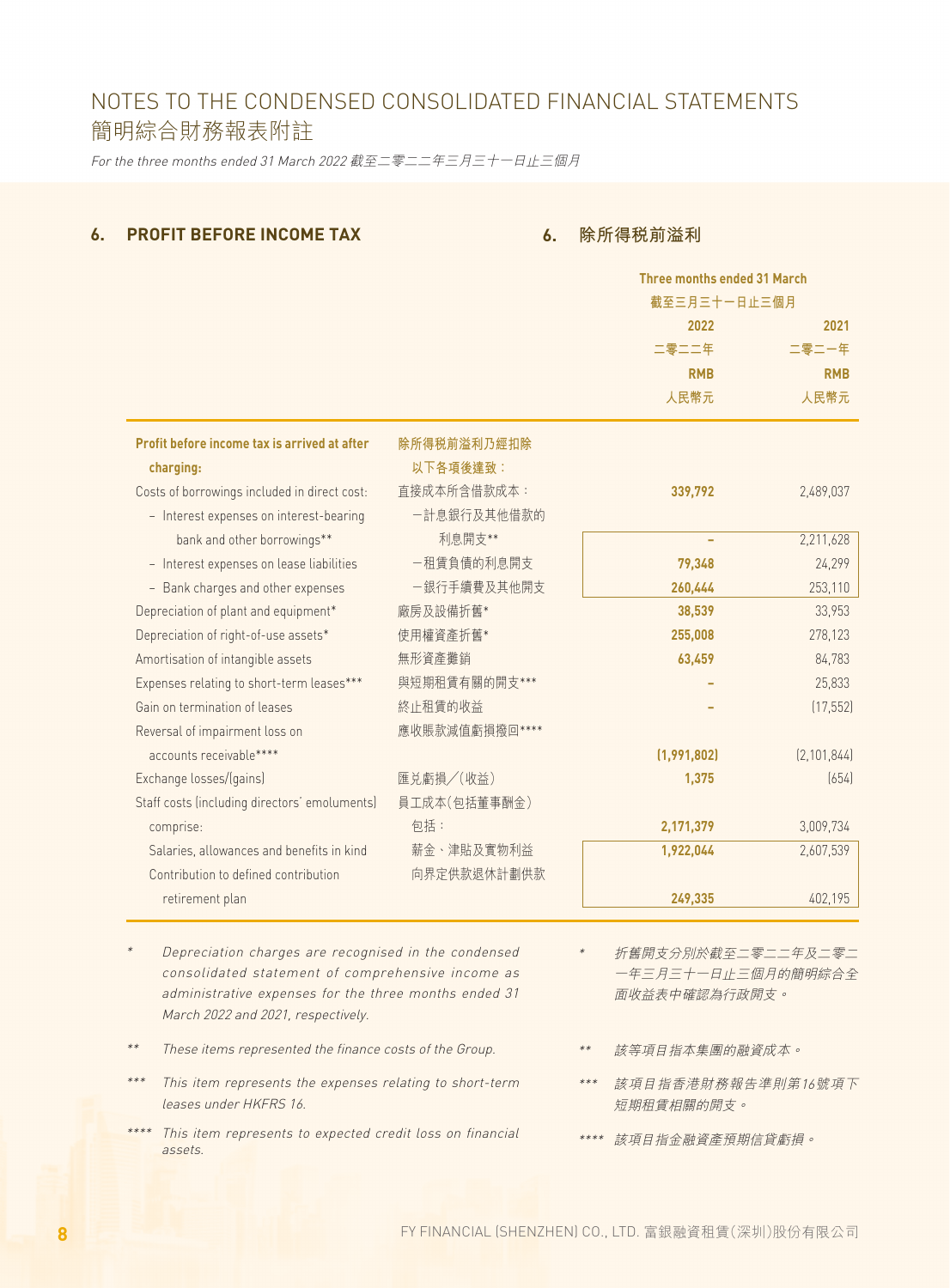For the three months ended 31 March 2022 截至二零二二年三月三十一日止三個月

### **7. INCOME TAX EXPENSE**

## **7. 所得稅開支**

|                          |       |            | <b>Three months ended 31 March</b> |
|--------------------------|-------|------------|------------------------------------|
|                          |       |            | 截至三月三十一日止三個月                       |
|                          |       | 2022       | 2021                               |
|                          |       | 二零二二年      | 二零二一年                              |
|                          |       | <b>RMB</b> | <b>RMB</b>                         |
|                          |       | 人民幣元       | 人民幣元                               |
| Income tax               | 所得税   |            |                                    |
| - Current period         | 一本期間  | 885,757    | 2,006,238                          |
| <b>Deferred tax</b>      | 遞延税項  |            |                                    |
| - Charged for the period | 一期內扣除 | 497,950    | 525,461                            |
| Income tax expense       | 所得税開支 | 1,383,707  | 2,531,699                          |
|                          |       |            |                                    |

The Company and its subsidiaries were established in the PRC which are subject to the enterprise income tax in the PRC.

Provision for the enterprise income tax in the PRC is calculated based on a statutory tax rate of 25% of the estimated assessable profits as determined in accordance with the relevant income tax law in the PRC, during the Reporting Period.

本公司及其附屬公司於中國成立,須繳納中 國企業所得稅。

於報告期內的中國企業所得稅撥備乃按根據 相關中國所得稅法釐定的估計應課稅溢利 25%的法定稅率計算。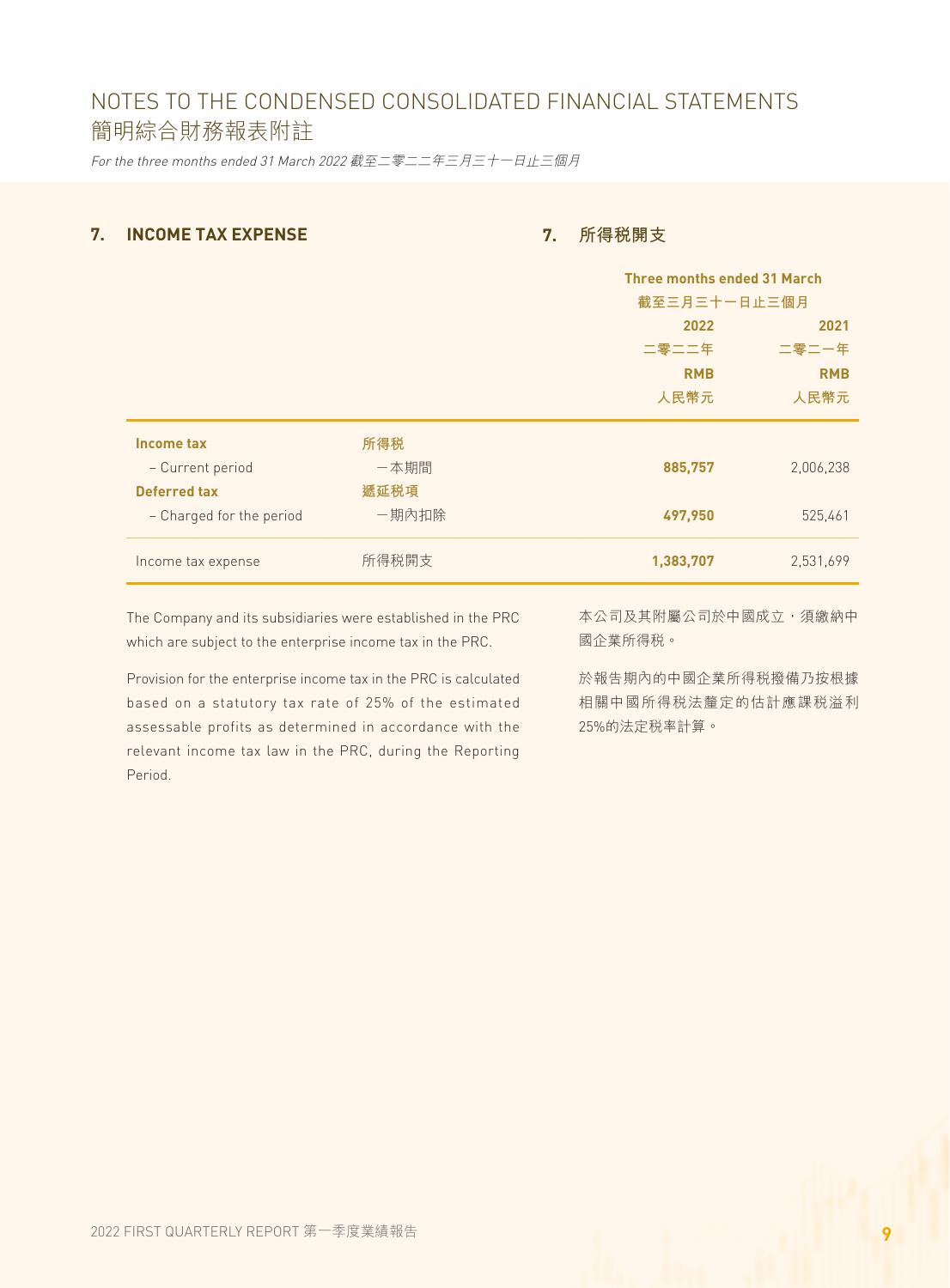For the three months ended 31 March 2022 截至二零二二年三月三十一日止三個月

## **8. EARNINGS PER SHARE**

# **8. 每股盈利**

每股基本盈利

期內每股基本盈利乃根據下列數據計算:

### Basic earnings per share

The basic earnings per share for the period are calculated based on the following data:

|                               |              | Three months ended 31 March<br>截至三月三十一日止三個月 |                    |
|-------------------------------|--------------|---------------------------------------------|--------------------|
|                               |              | 2022<br>2021                                |                    |
|                               |              | 二零二二年                                       | 二零二一年              |
|                               |              | <b>RMB</b>                                  | <b>RMB</b>         |
|                               |              | 人民幣元                                        | 人民幣元               |
|                               |              | <i>(Unaudited)</i>                          | <i>(Unaudited)</i> |
|                               |              | (未經審核)                                      | (未經審核)             |
| Profit attributable to equity | 本公司權益擁有人應佔溢利 |                                             |                    |
| owners of the Company         |              | 3,994,052                                   | 7,262,177          |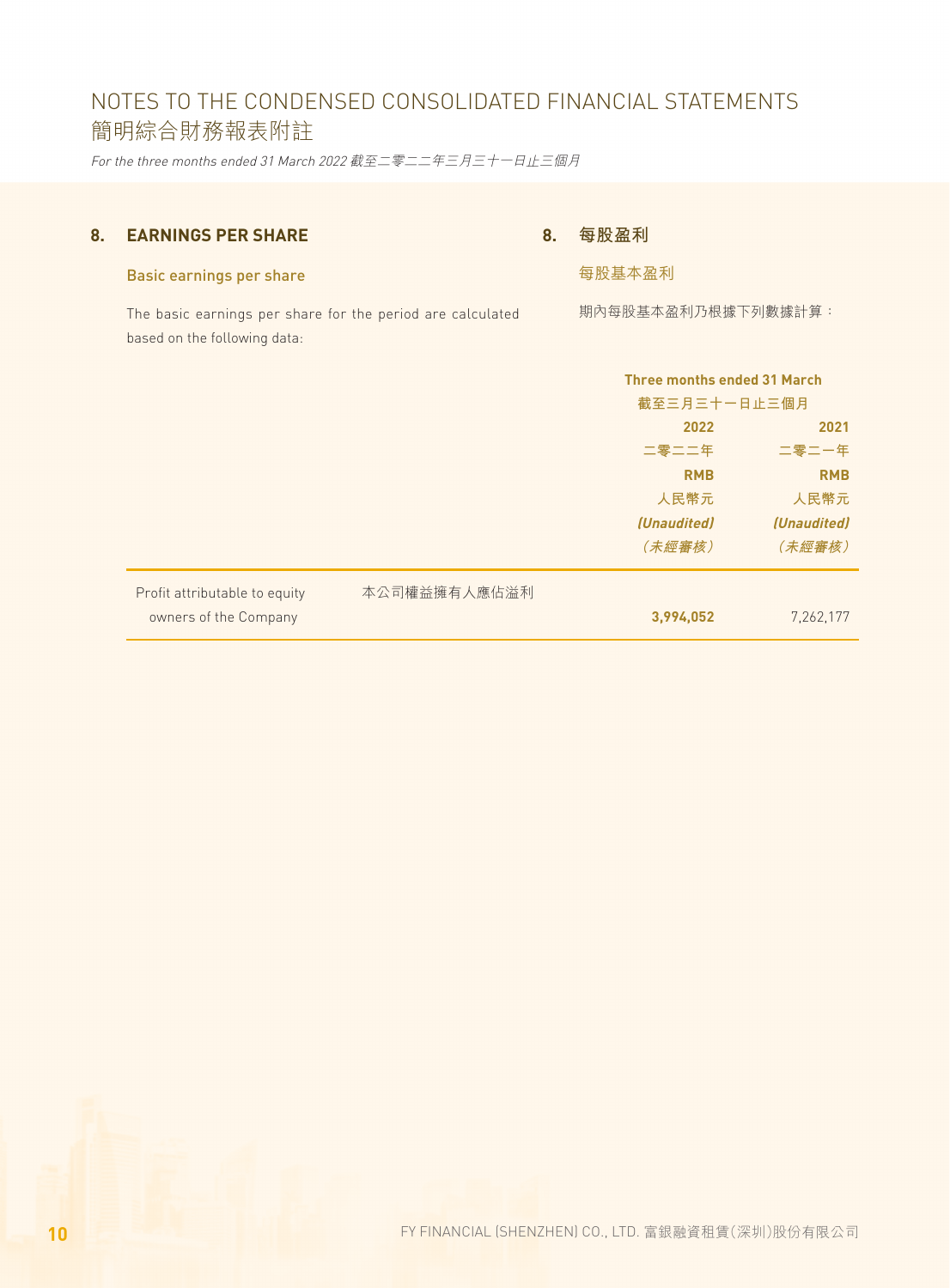For the three months ended 31 March 2022 截至二零二二年三月三十一日止三個月

### **8. EARNINGS PER SHARE** *(Continued)*

### **8. 每股盈利**(續)

Basic earnings per share (Continued)

每股基本盈利(續)

|                                                                                                                                        | <b>Numbers of shares</b><br>股份數目<br><b>Three months ended 31 March</b><br>截至三月三十一日止三個月 |                                               |
|----------------------------------------------------------------------------------------------------------------------------------------|----------------------------------------------------------------------------------------|-----------------------------------------------|
|                                                                                                                                        | 2022<br>二零二二年<br><i>(Unaudited)</i><br>(未經審核)                                          | 2021<br>二零二一年<br><i>(Unaudited)</i><br>(未經審核) |
| 就計算每股基本盈利的<br>Weighted average number of<br>普通股加權平均數目<br>ordinary shares for the purpose<br>of calculating basic earnings per<br>share | 359,340,000                                                                            | 359,340,000                                   |

### Diluted earnings per share

There were no potential dilutive ordinary shares outstanding during the three months ended 31 March 2022 and 2021, respectively, and hence the diluted earnings per share are the same as the basic earnings per share.

### **9. DIVIDENDS**

On 30 March 2022, the Board proposed to pay the final dividend of RMB0.013 per share for the year ended 31 December 2021.

No dividends were paid during the Reporting Period (three months ended 31 March 2021: nil). The Directors do not recommend the payment of a dividend in respect of the Reporting Period (three months ended 31 March 2021: nil).

每股攤薄盈利

截至二零二二年及二零二一年三月三十一日 止三個月,概無發行在外的潛在攤薄普通 股。因此,每股攤薄盈利與每股基本盈利相 同。

**9. 股息**

於二零二二年三月三十日,董事會建議派付 截至二零二一年十二月三十一日止年度的末 期股息每股人民幣0.013元。

報告期內概無派付股息(截至二零二一年三月 三十一日止三個月:無)。董事不建議就報告 期派付股息(截至二零二一年三月三十一日止 三個月:無)。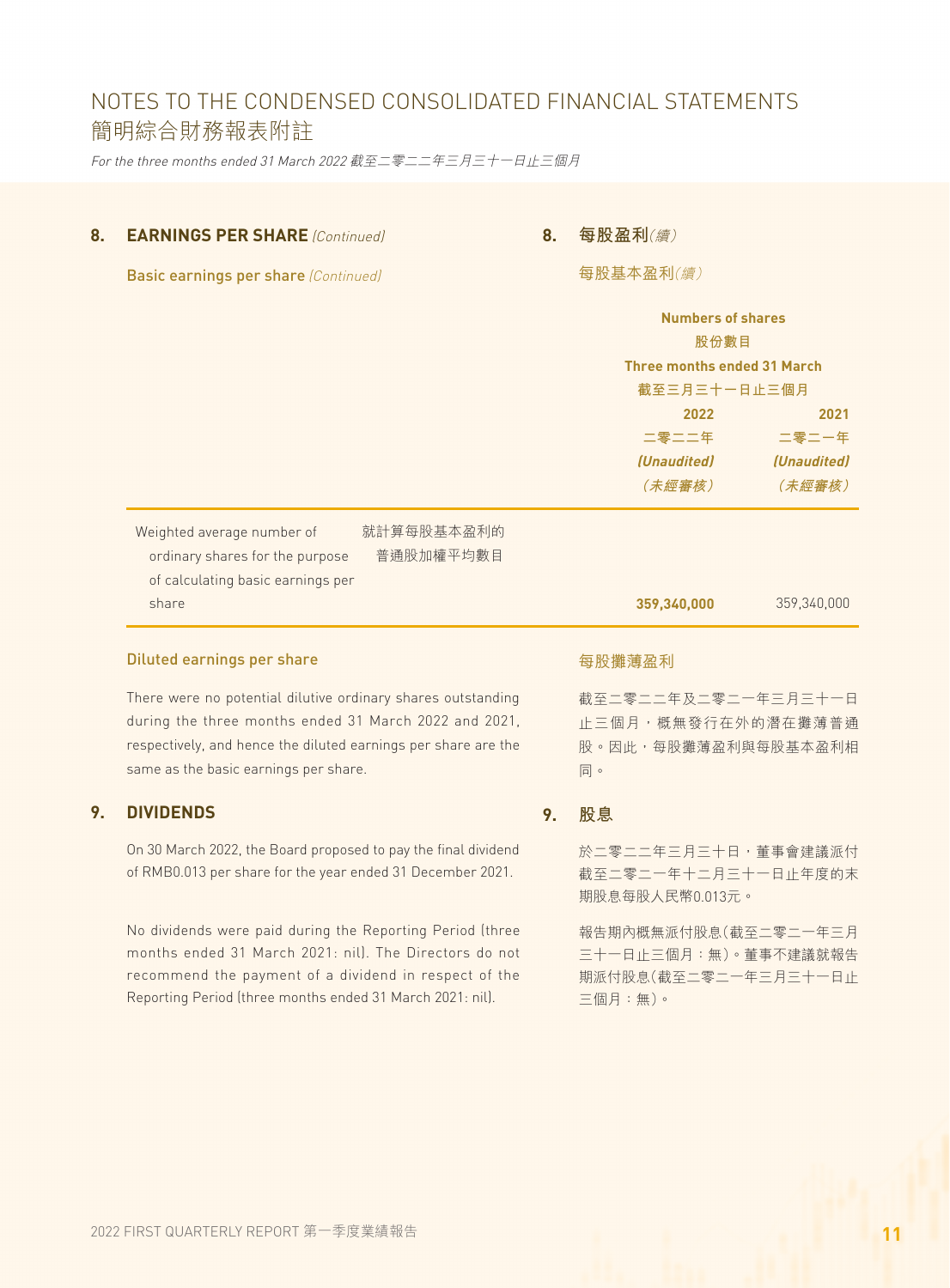For the three months ended 31 March 2022 截至二零二二年三月三十一日止三個月

### **10. CONDENSED CONSOLIDATED STATEMENT OF 10. 簡明綜合權益變動表 CHANGES IN EQUITY**

For the three months ended 31 March 2022

截至二零二二年三月三十一日止三個月

|                                                                              |                               | <b>Equity attributable to owners of the Company</b><br>本公司擁有人應佔權益 |                            |                            |                            |                                                |                            |                             |                            |
|------------------------------------------------------------------------------|-------------------------------|-------------------------------------------------------------------|----------------------------|----------------------------|----------------------------|------------------------------------------------|----------------------------|-----------------------------|----------------------------|
|                                                                              |                               | <b>Share</b>                                                      | <b>Merger</b>              | <b>Capital</b>             | <b>Statutory</b>           | <b>Financial</b><br>assets at<br><b>FVTOCI</b> | <b>Retained</b>            | Non-<br>controlling         | <b>Total</b>               |
|                                                                              |                               | capital                                                           | reserve                    | reserve                    | reserve                    | reserve<br>按公平值<br>計入其他<br>全面收入之               | profits                    | interest                    | equity                     |
|                                                                              |                               | 股本<br><b>RMB</b><br>人民幣元                                          | 合併儲備<br><b>RMB</b><br>人民幣元 | 資本儲備<br><b>RMB</b><br>人民幣元 | 法定儲備<br><b>RMB</b><br>人民幣元 | 金融資產儲備<br><b>RMB</b><br>人民幣元                   | 保留溢利<br><b>RMB</b><br>人民幣元 | 非控股權益<br><b>RMB</b><br>人民幣元 | 權益總額<br><b>RMB</b><br>人民幣元 |
| At 1 January 2021<br>Profit and total comprehensive<br>income for the period | 於二零二一年一月一日<br>期内溢利及<br>全面收入總額 | 359,340,000                                                       | 1,582,035                  | 31,096,839                 | 13,338,878                 | $\overline{a}$                                 | 53,906,817<br>7,262,177    |                             | 459,264,569<br>7,262,177   |
| At 31 March 2021                                                             | 於二零二一年<br>三月三十一日              | 359,340,000                                                       | 1,582,035                  | 31,096,839                 | 13,338,878                 | $\overline{\phantom{a}}$                       | 61,168,994                 |                             | 466,526,746                |
| At 1 January 2022<br>Profit and total comprehensive 期內溢利及                    | 於二零二二年一月一日                    | 359,340,000                                                       | 1,582,035                  | 31,096,839                 | 17,794,756                 | 2,469,078                                      | 63,304,265                 |                             | 475,586,973                |
| income for the period<br>Capital contributed by non-<br>controlling interest | 全面收入總額<br>非控股權益注資             |                                                                   |                            |                            |                            | ÷                                              | 3,994,052                  | (133, 317)<br>490,000       | 3,860,735<br>490,000       |
| At 31 March 2022                                                             | 於二零二二年<br>三月三十一日              | 359,340,000                                                       | 1,582,035                  | 31,096,839                 | 17,794,756                 | 2,469,078                                      | 67,298,317                 | 356,683                     | 479,937,708                |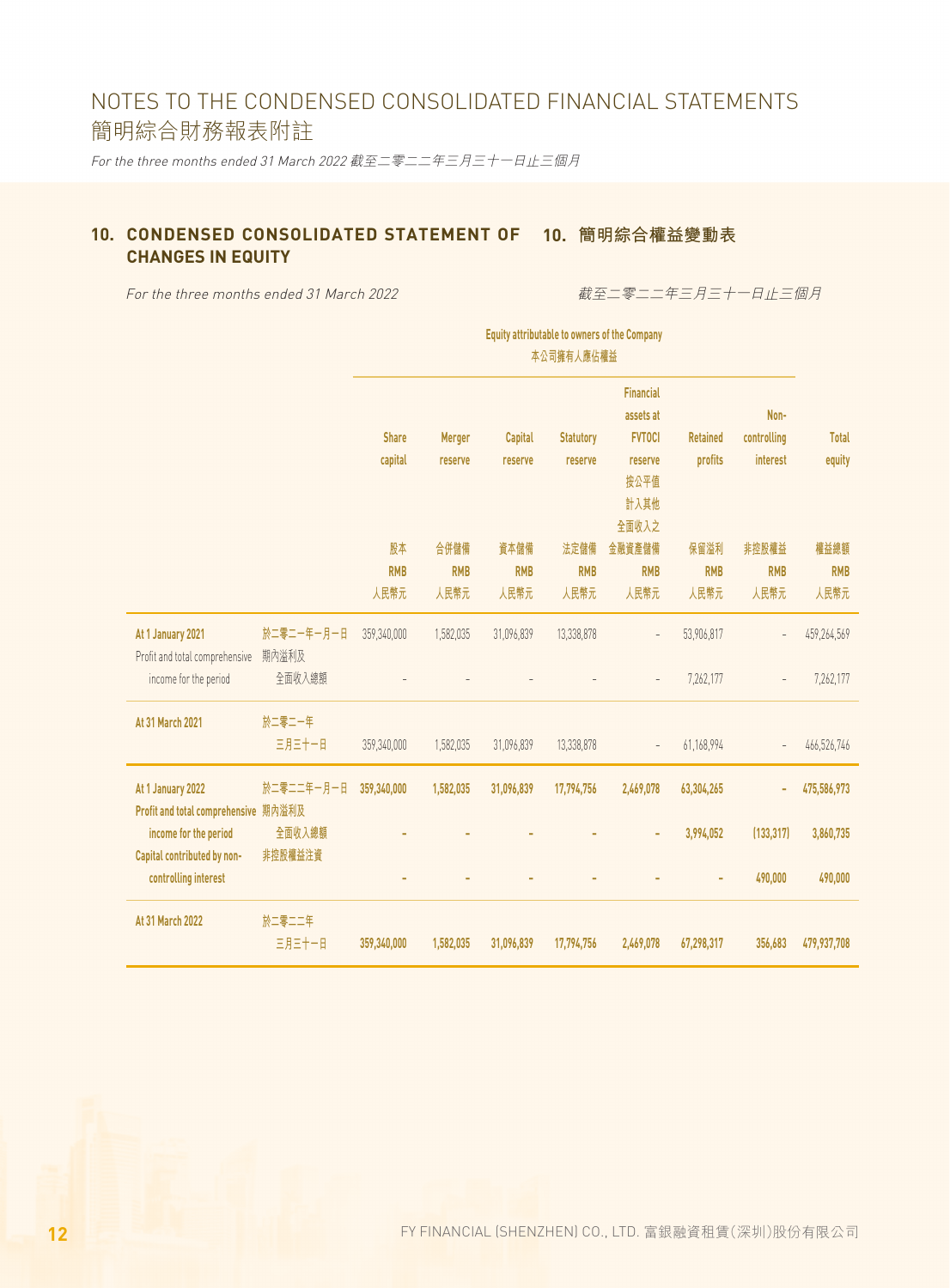# MANAGEMENT DISCUSSION AND ANALYSIS 管理層討論及分析

### **BUSINESS REVIEW**

During the Reporting Period, the Group continued to engage in the provision of finance leasing, commercial factoring, advisory services and customer referral services and the supply of medical equipment in the PRC. Due to the increased infectivity of the Omicron variant virus, the difficulty of prevention has increased significantly as compared to the previous virus strains, resulting in the resurgence of the outbreak in various regions of the PRC and the adoption of corresponding measures such as home isolation by many local governments, which have had a significant impact on the PRC's economy. The increase of commodity prices and shortage of raw materials have also led to the continuous uncertainty for stability of the supply chain. Against this backdrop, the Group continued its prudent approach as adopted in the previous year by refining its customers selection and further enhancing its internal risk control management and structure optimization. At the same time, the Group has carefully studied and actively explored new profit models under the understanding of the existing economic and industry development. On the basis of vigorously developing the main business, the Group has also expanded into the operating lease business of 5G communication base station to improve its profitability and achieve better resistance to risks. In April 2022, the Group entered into a joint venture agreement with Mr. Zheng Deqing, Nanjing Anshi Energy Management Consulting Partnership (Limited Partnership)\* (南京安時能量管理諮詢合夥企業(有限合夥)) and Ningbo Airport Logistics Development Co., Ltd.\* (寧波空港物流發展 有限公司), pursuant to which the parties have agreed to establish a joint venture company in the PRC the principal business of which is research and development and design in commercial energy storage systems, system integration and sales of commercial energy storage systems and provision of after-sales maintenance and other energy related value-added services. The Directors believe that the establishment of the joint venture company will provide opportunities for the Group to participate in the energy storage industry and enable the Group to explore potential financial lease customers in the joint venture business.

### **業務回顧**

於報告期內,本集團繼續於中國從事提供融資租 賃、商業保理、諮詢服務及客戶轉介服務及供應醫 療設備等業務。由於奧密克戎變種病毒傳染性增 強,預防難度較之此前病毒毒株大幅增加,以致於 疫情再次在中國各地多點爆發,多地地方政府採 取居家隔離等措施應對,對中國經濟造成重大影 響。大宗商品漲價、原材料缺貨等也導致供應鏈穩 定性預期延續不確定性。在此背景下,本集團延續 上一年度採納之審慎風格,精細化客戶遴選,進一 步提升內部風險控制管理和結構優化。同時,本集 團在對現有經濟和行業發展的理解下,審慎研究並 積極探索新的盈利模式。在積極發展主營業務的基 礎上,本集團亦拓展了5G通信基站的經營租賃業 務,以期增強集團的盈利能力,實現更好的對抗風 險能力。於2022年4月,本集團與鄭德清先生、南 京安時能量管理諮詢合夥企業(有限合夥)以及寧波 空港物流發展有限公司訂立合營協議。據此,訂約 各方協定於中國成立一間合營公司,其主要業務為 商業儲能系統的研發及設計、商業儲能系統的系統 集成及銷售以及提供售後維護及其他能源相關增值 服務。董事相信,成立合營公司將為本集團參與儲 能行業提供機會,並使本集團能夠於合營業務中探 索潛在的融資租賃客戶。

\* For identification purpose only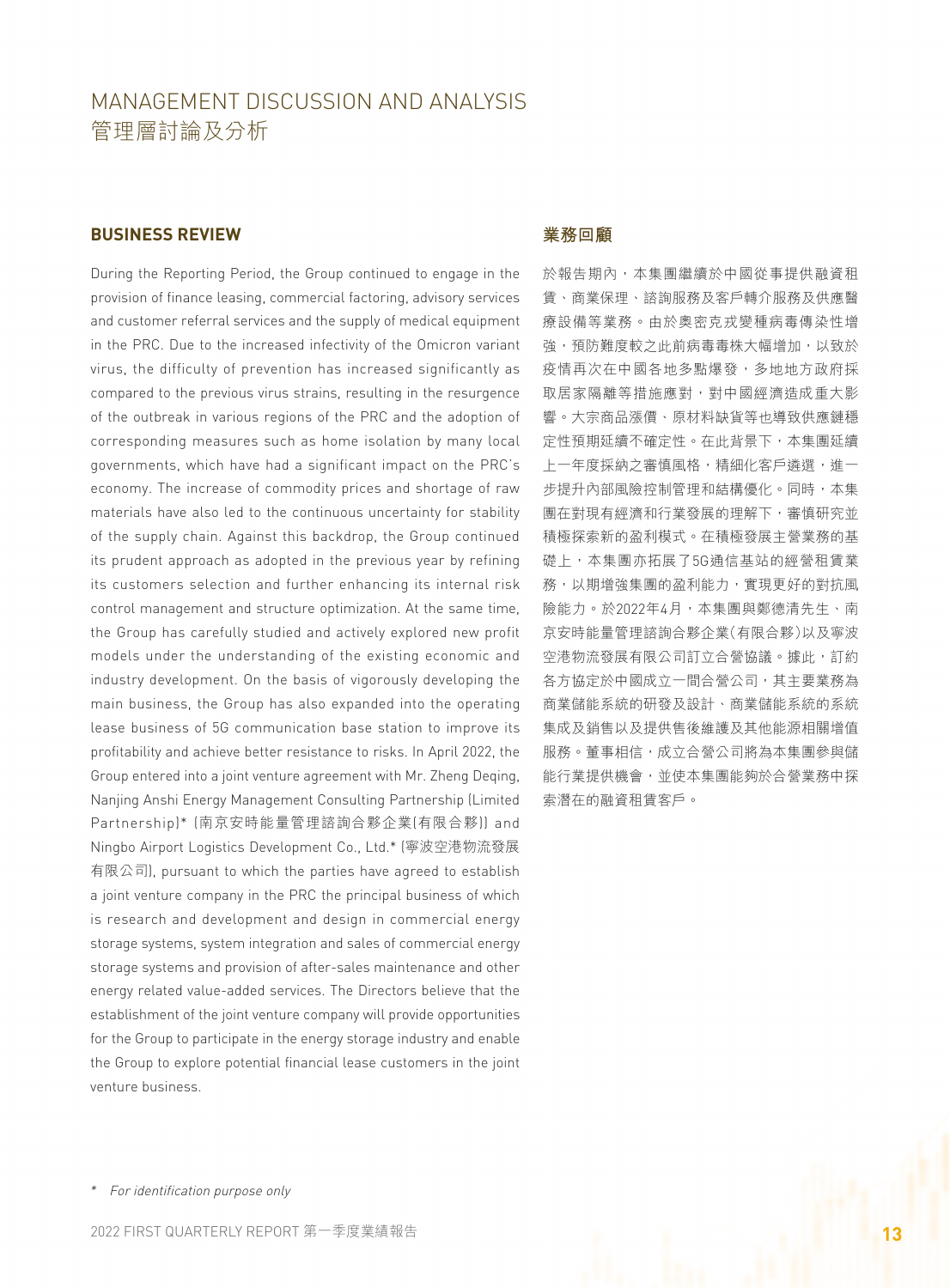# MANAGEMENT DISCUSSION AND ANALYSIS 管理層討論及分析

### **FINANCIAL REVIEW**

#### Overall performance

During the Reporting Period, the Group experienced a significant decrease in its revenue and recorded a revenue of approximately RMB6.55 million, representing a decrease of approximately 49.54% from approximately RMB12.98 million for the same period of last year. The decrease in revenue was mainly due to the adjustment of the Group's strategy to shift its focus from proactive business expansion to prudent management of risks and assets, resulting in a decrease in revenue from financial leasing services, supply of medical equipment and consulting services. During the Reporting Period, the Group recorded a profit of approximately RMB3.86 million, representing a decrease of approximately 46.83% from approximately RMB7.26 million for the same period of last year. The decrease in profit was mainly due to the decrease in total revenue.

#### Direct costs

The Group's main cost items were interest expenses on bank borrowings and cost of inventory sold. During the Reporting Period, the Group's direct costs amounted to approximately RMB0.34 million, representing a decrease of approximately 86.35% from approximately RMB2.49 million for the same period of last year, which was mainly due to the decrease in interest-bearing bank borrowings and medical equipment costs.

#### Other income and gains and losses

During the Reporting Period, the Group's other income and gains amounted to approximately RMB1.92 million, representing a decrease of approximately 25.29% from approximately RMB2.57 million for the same period of last year. The decrease was due to a decrease in the receipt of government grant during the Reporting Period.

### **財務回顧**

### 整體表現

於報告期內,本集團收益顯著降低,錄得收益約為 人民幣6.55百萬元,較上年同期約為人民幣12.98 百萬元降低約49.54%。收益減少主要由於本集團 調整戰略,將重點由積極擴張業務轉移至審慎管理 風險與資產,導致融資和賃服務、供應醫療設備及 顧問服務的收益減少。於報告期內,本集團錄得利 潤約人民幣3.86百萬元,較上年同期約人民幣7.26 百萬元下降約46.83%。利潤下降主要由於總收益 減少所致。

### 直接成本

本集團主要成本賬項為銀行借款利息開支及銷售存 貨成本。於報告期內,本集團直接成本約為人民幣 0.34百萬元,較上年同期約為人民幣2.49百萬元減 少約86.35%,主要由於計息銀行借款減少及醫療 設備成本下降所致。

#### 其他收入及收益及虧損

於報告期內,本集團其他收入及收益約為人民幣 1.92百萬元,較上年同期約人民幣2.57百萬元下降 約25.29%。下降乃由於於報告期內收取的政府補 貼減少所致。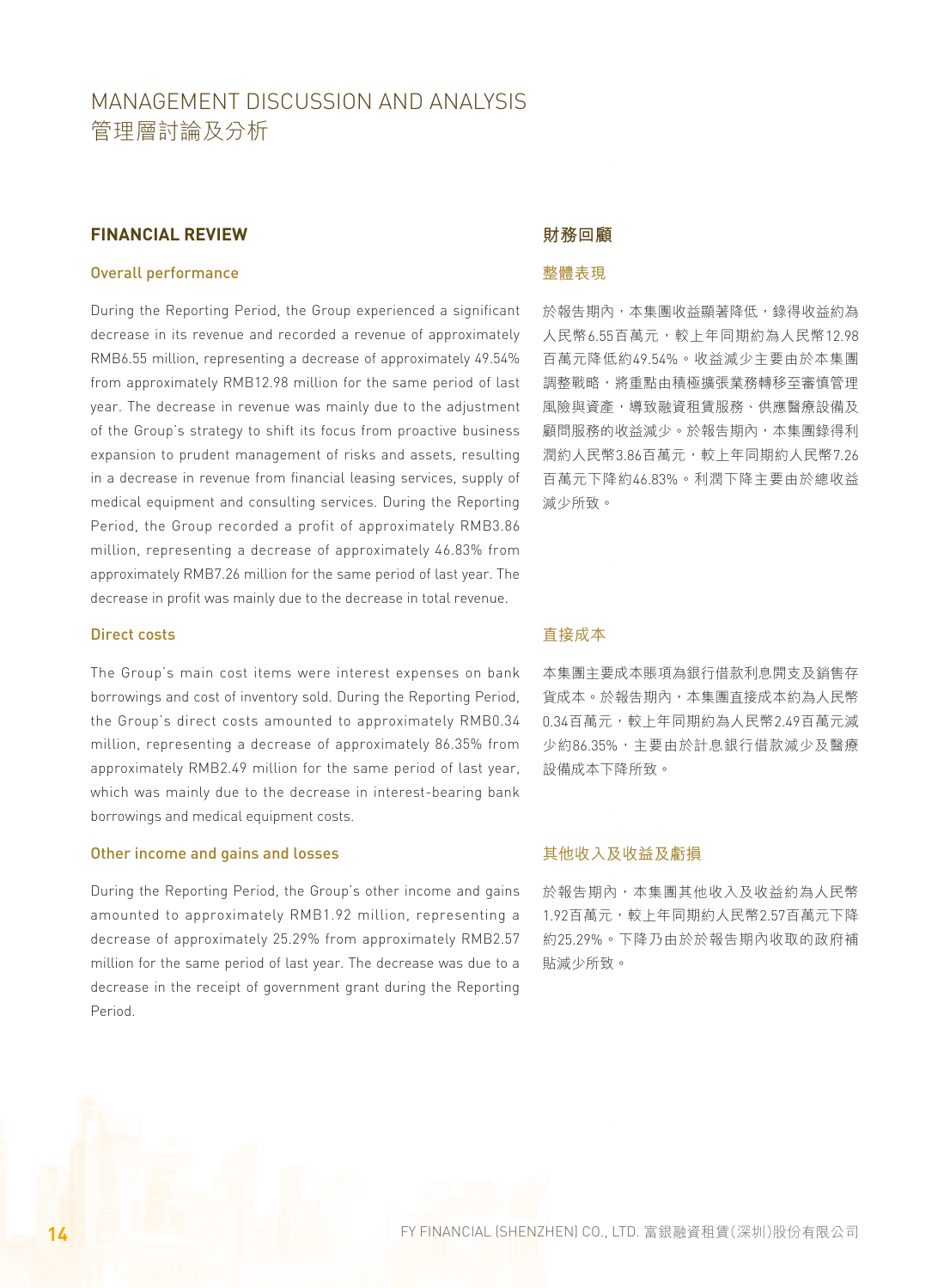# MANAGEMENT DISCUSSION AND ANALYSIS 管理層討論及分析

#### Operating expenses

During the Reporting Period, the Group's operating expenses amounted to approximately RMB1.36 million, representing an increase of approximately 15.25% from approximately RMB1.18 million for the same period of last year, which was mainly due to an increase in medical equipment maintenance fee.

#### Administrative expenses

During the Reporting Period, the Group's administrative expenses amounted to approximately RMB3.52 million, representing a decrease of approximately 15.99% from approximately RMB4.19 million for the same period of last year. The decrease was mainly due to the decrease in salaries and benefits as a result of the decrease in administrative staff.

#### Reversal of impairment loss

During the Reporting Period, the Group's reversal of impairment loss on accounts receivable was approximately RMB1.99 million, representing a decrease of approximately 5.24% from approximately RMB2.10 million for the same period of last year, which was mainly due to the decrease in total accounts receivable.

#### Income tax expense

During the Reporting Period, the Group's income tax expense was approximately RMB1.38 million, representing a decrease of approximately 45.45% from approximately RMB2.53 million for the same period of last year, which was mainly due to the decrease in profit before income tax.

#### 經營開支

於報告期內,本集團經營開支約為人民幣1.36百 萬元,較上年同期約人民幣1.18百萬元增加約 15.25%,主要由於醫療設備維護費用增加所致。

#### 行政開支

於報告期內,本集團行政開支約為人民幣3.52百 萬元,較上年同期約人民幣4.19百萬元減少約 15.99%。減少主要由於行政員工減少導致薪金福 利減少。

### 減值虧損撥回

於報告期內,本集團應收賬款減值虧損撥回約為人 民幣1.99百萬元,較上年同期約人民幣2.10百萬元 減少約5.24%,主要由於應收賬款總額下降所致。

### 所得稅開支

於報告期內,本集團所得税開支約為人民幣1.38 百萬元,較上年同期約人民幣2.53百萬元減少約 45.45%,主要由於除所得稅前溢利降低所致。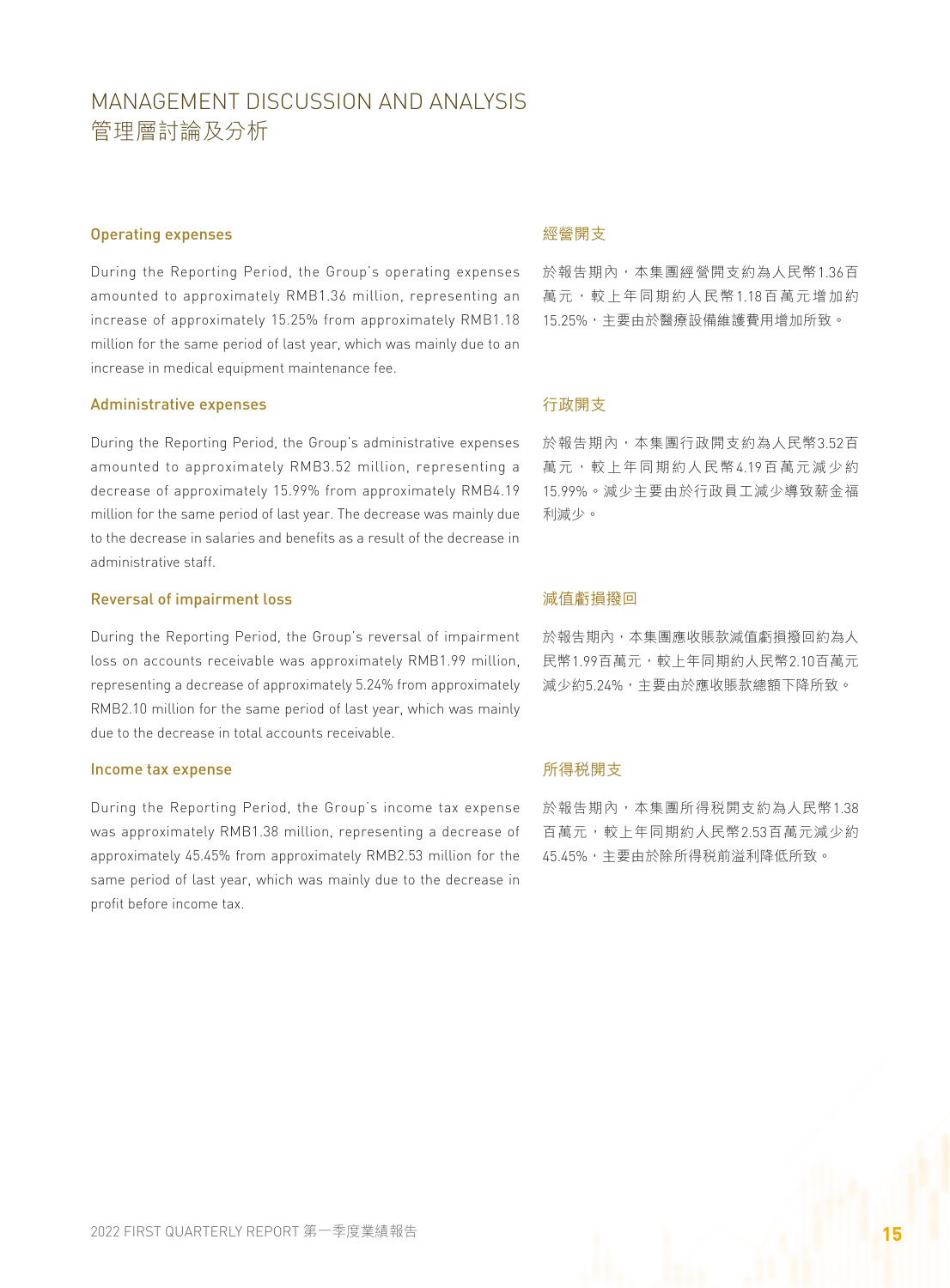#### **CORPORATE GOVERNANCE**

#### Compliance with Corporate Governance Code

The Group is committed to achieving high standards of corporate governance and a high level of transparency to safeguard the interests of the shareholders of the Company (the "**Shareholders**") and enhance its corporate value by observing the principles and code provisions of the corporate governance code (the "**CG Code**") contained in part 2 of Appendix 15 to the GEM Listing Rules in force from time to time. During the Reporting Period, the Group had complied with all the code provisions as set out in the CG Code.

#### Audit Committee

The audit committee of the Company consists of three independent non-executive Directors, namely Mr. Fung Che Wai Anthony (the chairman of the audit committee), Mr. Hon Leung and Mr. Liu Shengwen. The audit committee, together with the management of the Company, has reviewed the accounting principles and policies adopted by the Group and the unaudited condensed consolidated quarterly financial statements for the Reporting Period, together with this report.

#### Required Standard of Dealings

The Company has adopted a code of conduct (the "**Code of Conduct**") for securities transactions by Directors and supervisors of the Company (the "**Supervisors**") on terms no less exacting than the required standard of dealings as set out in Rules 5.48 to 5.67 of the GEM Listing Rules. Specific enquiries have been made to all the Directors and the Supervisors, and all the Directors and the Supervisors have confirmed that they had complied with the Code of Conduct throughout the Reporting Period.

### **企業管治**

### 遵守企業管治守則

本集團致力於建立高質素的企業管治水平及高透明 度以保障本公司股東(「**股東**」)利益及增加企業價 值,並遵循不時生效的GEM上市規則附錄十五第 二部分所載企業管治守則(「**企業管治守則**」)的原則 及守則條文。於報告期內,本集團一直遵守企業管 治守則所載之所有守則條文。

### 審核委員會

本公司審核委員會由三名獨立非執行董事組成,即 馮志偉先生(審核委員會主席)、韓亮先生及劉升文 先生。本公司審核委員會連同管理層已審閱本集團 所採納的會計原則及政策,以及報告期內未經審核 簡明綜合季度財務報表及本報告。

#### 買賣必守標準

本公司已採納有關本公司董事及監事(「**監事**」)進行 證券交易的行為守則(「**行為守則**」),其條款不遜 於GEM上市規則第5.48至5.67條所載的買賣必守標 準。本公司已向全體董事及監事作出特定查詢,全 體董事及監事已確認於報告期內均已遵守行為守 則。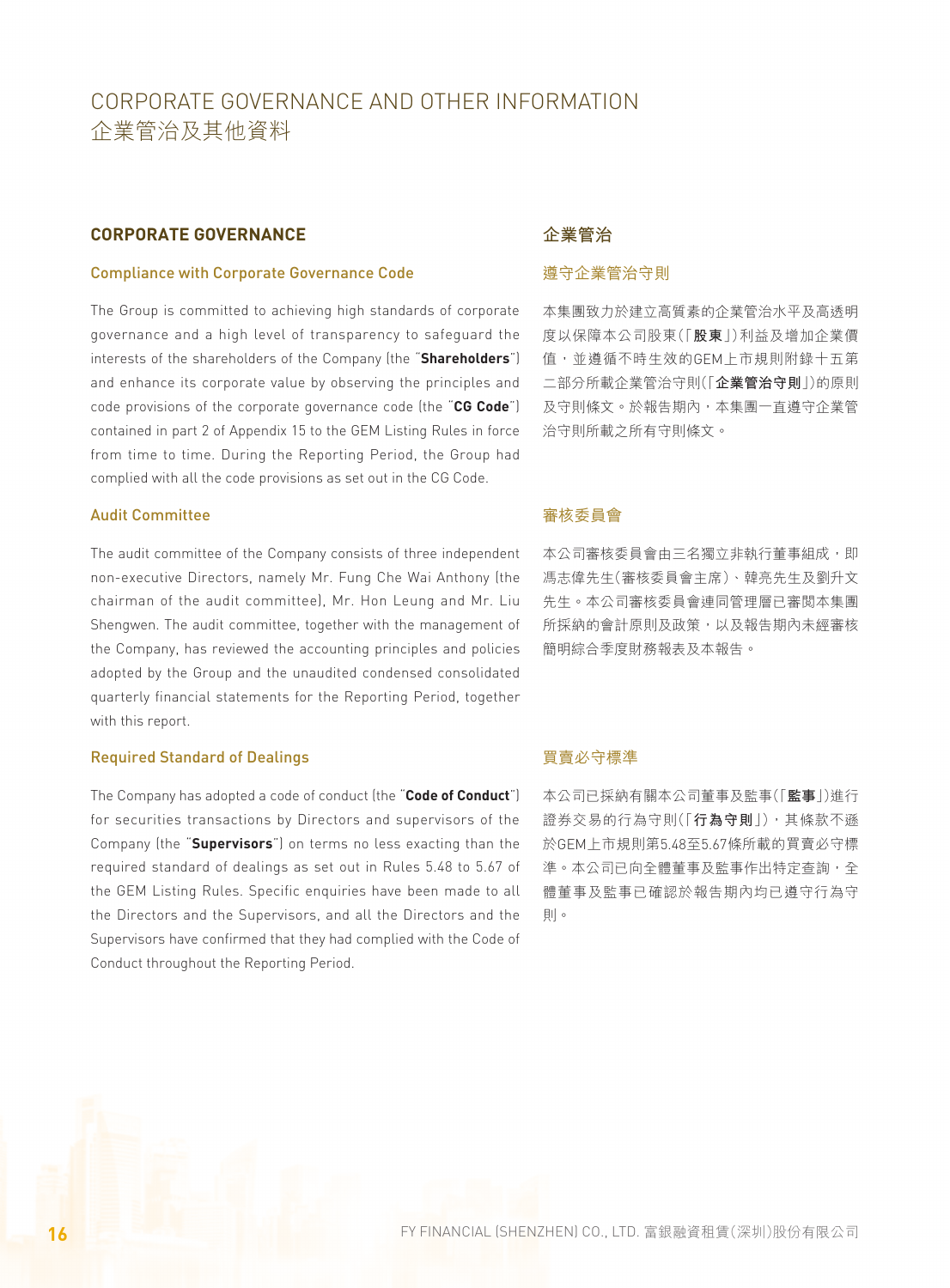### **DISCLOSURE OF INTEREST**

Interests and short positions held by substantial Shareholders and other persons in the shares and underlying shares of the Company

As at 31 March 2022, to the best knowledge of the Directors, the following persons or corporations (other than the Directors, Supervisors or chief executives of the Company) had or were deemed to have interests or short position in the shares and underlying shares of the Company which were recorded in the register required to be kept by the Company pursuant to Section 336 of the Securities and Futures Ordinance (the "**SFO**"):

# **權益披露**

# 主要股東及其他人士於本公司股份及相關股 份中的權益和淡倉

於二零二二年三月三十一日,據董事所深知,以下 人士或法團(本公司董事、監事及最高行政人員除 外)於本公司股份及相關股份中擁有或被視為擁有 已記錄於本公司根據證券及期貨條例(「**證券及期貨 條例**」)第336條而須備存的登記冊內之權益或淡倉:

|                                                                   |                        |                                         | <b>Number of</b>           |               |                            |               |
|-------------------------------------------------------------------|------------------------|-----------------------------------------|----------------------------|---------------|----------------------------|---------------|
|                                                                   |                        |                                         | shares                     |               | Number of                  |               |
|                                                                   |                        |                                         | interested in              |               | shares                     |               |
|                                                                   |                        |                                         | the relevant               |               | interested in              |               |
|                                                                   |                        |                                         | class of                   |               | the total                  |               |
|                                                                   |                        |                                         | shares of                  | Percentage    | share capital of           | Percentage    |
| <b>Name of Shareholder</b>                                        | <b>Class of shares</b> | <b>Nature of interest</b>               | the Company <sup>(1)</sup> | (approximate) | the Company <sup>(1)</sup> | (approximate) |
|                                                                   |                        |                                         | 於本公司相關                     |               |                            |               |
|                                                                   |                        |                                         | 類別股份中                      |               | 於本公司股本                     |               |
|                                                                   |                        |                                         | 擁有權益的                      |               | 總額中擁有權益                    |               |
| 股東名稱/姓名                                                           | 股份類別                   | 權益性質                                    | 股份數目(1)                    | 百分比(概約)       | 的股份數目(1)                   | 百分比(概約)       |
| Beijing Municipality Dayuan Tiandi                                | Domestic shares        | Beneficial owner                        | 80,000,000 (L)             | 66.67%        | 80,000,000 (L)             | 22.26%        |
| Property Development Co., Ltd.<br>"Dayuan Tiandi") <sup>[2]</sup> |                        |                                         |                            |               |                            |               |
| 北京市大苑天地房地產開發有限                                                    | 內資股                    | 實益擁有人                                   |                            |               |                            |               |
| 公司(「大苑天地」)[2]                                                     |                        |                                         |                            |               |                            |               |
|                                                                   |                        |                                         |                            |               |                            |               |
| Mr. Zhao Dehua ("Mr. Zhao") <sup>[2]</sup>                        | Domestic shares        | Interest of a controlled<br>corporation | $80,000,000$ (L)           | 66.67%        | $80,000,000$ (L)           | 22.26%        |
| 趙得驊先生(「趙先生」)⑵                                                     | 內資股                    | 受控法團的權益                                 |                            |               |                            |               |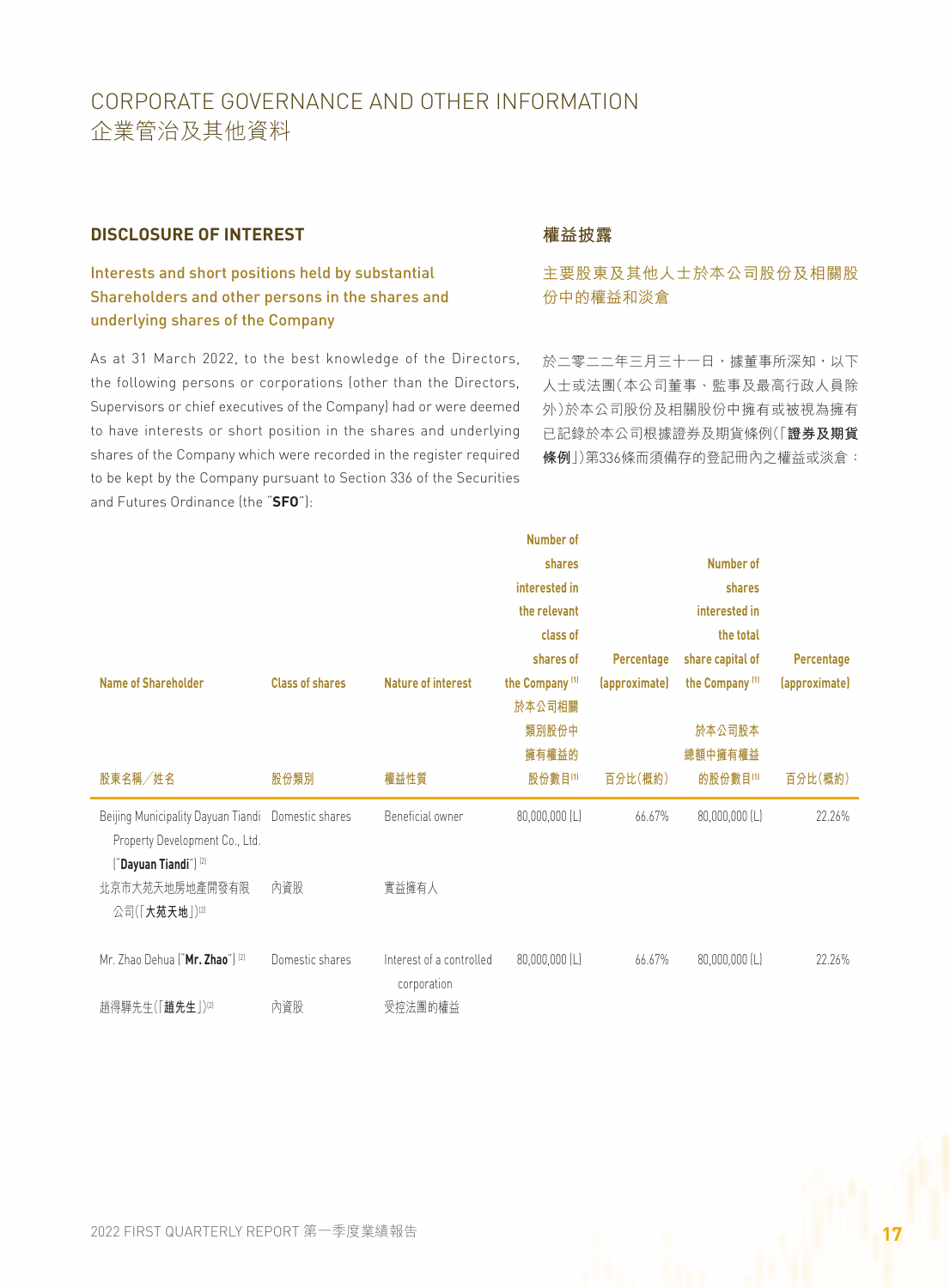|                                               |                        |                                         | <b>Number of</b><br>shares |               | Number of                  |               |
|-----------------------------------------------|------------------------|-----------------------------------------|----------------------------|---------------|----------------------------|---------------|
|                                               |                        |                                         | interested in              |               | shares                     |               |
|                                               |                        |                                         | the relevant               |               | interested in              |               |
|                                               |                        |                                         | class of                   |               | the total                  |               |
|                                               |                        |                                         | shares of                  | Percentage    | share capital of           | Percentage    |
| <b>Name of Shareholder</b>                    | <b>Class of shares</b> | <b>Nature of interest</b>               | the Company <sup>(1)</sup> | (approximate) | the Company <sup>(1)</sup> | (approximate) |
|                                               |                        |                                         | 於本公司相關                     |               |                            |               |
|                                               |                        |                                         | 類別股份中                      |               | 於本公司股本                     |               |
|                                               |                        |                                         | 擁有權益的                      |               | 總額中擁有權益                    |               |
| 股東名稱/姓名                                       | 股份類別                   | 權益性質                                    | 股份數目(1)                    | 百分比(概約)       | 的股份數目(1)                   | 百分比(概約)       |
| Mr. Gong Liang ("Mr. Gong") <sup>[2]</sup>    | Domestic shares        | Interest of a controlled<br>corporation | 80,000,000 (L)             | 66.67%        | 80,000,000 (L)             | 22.26%        |
| 貢亮先生(「貢先生」)(2)                                | 內資股                    | 受控法團的權益                                 |                            |               |                            |               |
| Shenzhen Zhonglian Financial                  | Unlisted foreign       | Beneficial owner                        | 70,445,200 (L)             | 47.12%        | 70,445,200 (L)             | 19.60%        |
| Holding Investment                            | shares                 |                                         |                            |               |                            |               |
| Development Co., Ltd.                         | 非上市外資股                 | 實益擁有人                                   |                            |               |                            |               |
| ["Shenzhen Zhonglian"] <sup>[3]</sup>         |                        |                                         |                            |               |                            |               |
| 深圳眾聯金控投資發展有限公司                                | Domestic shares        | Beneficial owner                        | $5,000,000$ (L)            | 4.17%         | $5,000,000$ (L)            | 1.39%         |
| (「深圳眾聯」)(3)                                   | 內資股                    | 實益擁有人                                   |                            |               |                            |               |
| Hainan Mujing Chengyuan                       | Unlisted foreign       | Interest of a controlled                | 70,445,200 (L)             | 47.12%        | 70,445,200 (L)             | 19.60%        |
| Technology Partnership                        | shares                 | corporation                             |                            |               |                            |               |
| (Limited Partnership)                         | 非上市外資股                 | 受控法團的權益                                 |                            |               |                            |               |
| ["Mujing Chengyuan"] <sup>[3]</sup>           |                        |                                         |                            |               |                            |               |
| 海南木景誠苑科技合夥企業<br>(有限合夥)(「木景誠苑」) <sup>[3]</sup> | Domestic shares        | Interest of a controlled<br>corporation | $5,000,000$ (L)            | 4.17%         | $5,000,000$ (L)            | 1.39%         |
|                                               | 內資股                    | 受控法團的權益                                 |                            |               |                            |               |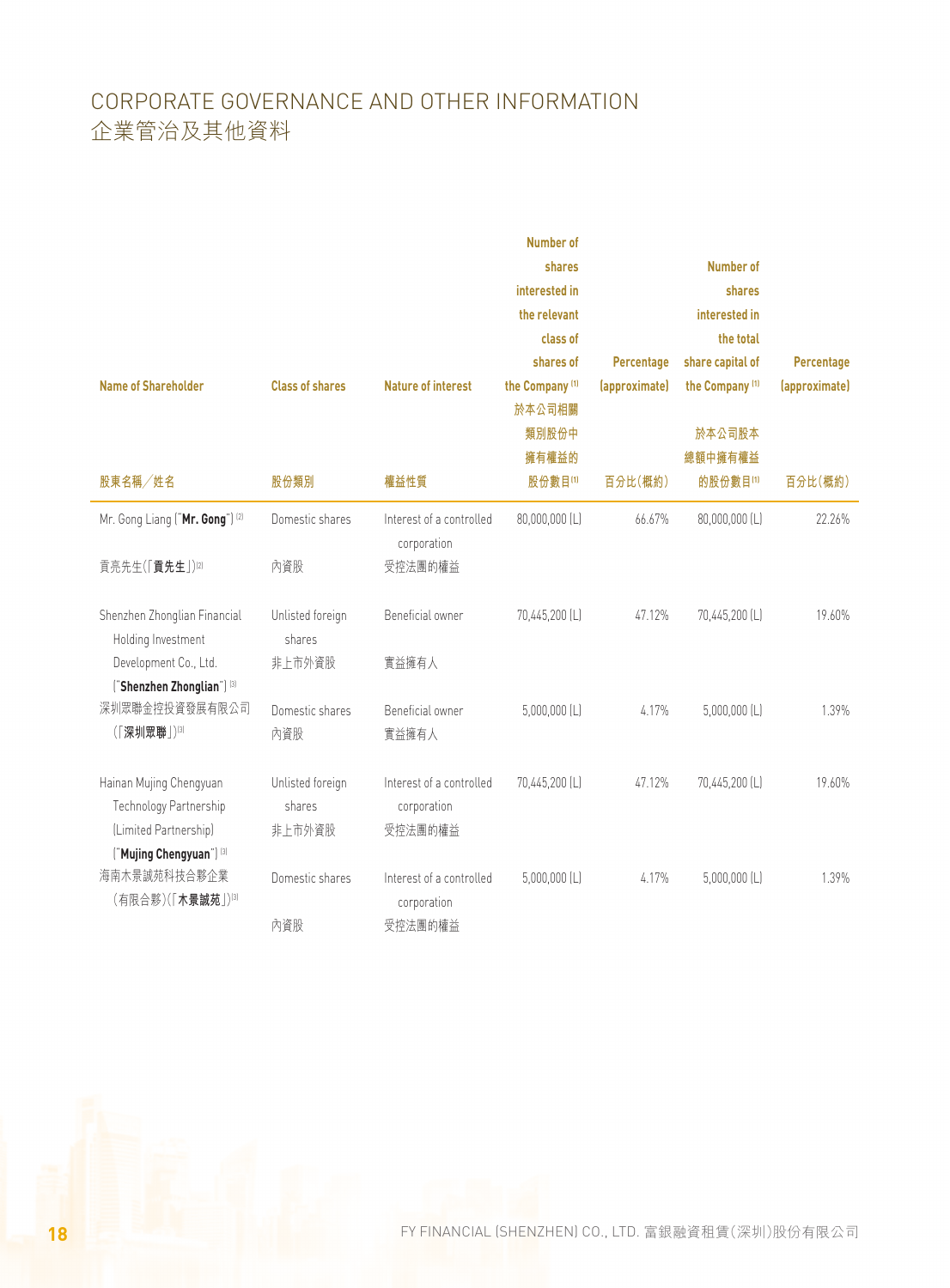|                                      |                        |                           | <b>Number of</b>           |               |                            |               |
|--------------------------------------|------------------------|---------------------------|----------------------------|---------------|----------------------------|---------------|
|                                      |                        |                           | shares                     |               | <b>Number of</b>           |               |
|                                      |                        |                           | interested in              |               | shares                     |               |
|                                      |                        |                           | the relevant               |               | interested in              |               |
|                                      |                        |                           | class of                   |               | the total                  |               |
|                                      |                        |                           | shares of                  | Percentage    | share capital of           | Percentage    |
| <b>Name of Shareholder</b>           | <b>Class of shares</b> | <b>Nature of interest</b> | the Company <sup>(1)</sup> | (approximate) | the Company <sup>(1)</sup> | (approximate) |
|                                      |                        |                           | 於本公司相關                     |               |                            |               |
|                                      |                        |                           | 類別股份中                      |               | 於本公司股本                     |               |
|                                      |                        |                           | 擁有權益的                      |               | 總額中擁有權益                    |               |
| 股東名稱/姓名                              | 股份類別                   | 權益性質                      | 股份數目(1)                    | 百分比(概約)       | 的股份數目(1)                   | 百分比(概約)       |
| Mr. Gong Changjiu                    | Unlisted foreign       | Interest of a controlled  | 70,445,200 (L)             | 47.12%        | 70,445,200 (L)             | 19.60%        |
| ["Mr. Gong Changjiu"] <sup>[3]</sup> | shares                 | corporation               |                            |               |                            |               |
| 宮長久先生                                | 非上市外資股                 | 受控法團的權益                   |                            |               |                            |               |
| (「宮長久先生」)<br>                        |                        |                           |                            |               |                            |               |
|                                      |                        |                           |                            |               |                            |               |
|                                      | Domestic shares        | Interest of a controlled  | $5,000,000$ (L)            | 4.17%         | $5,000,000$ (L)            | 1.39%         |
|                                      |                        | corporation               |                            |               |                            |               |
|                                      | 內資股                    | 受控法團的權益                   |                            |               |                            |               |
| Mr. Xu Dongsheng ("Mr. Xu") [3]      | Unlisted foreign       | Interest of a controlled  | 70,445,200 (L)             | 47.12%        | 70,445,200 (L)             | 19.60%        |
|                                      | shares                 | corporation               |                            |               |                            |               |
| 許東升先生(「許先生」)                         | 非上市外資股                 | 受控法團的權益                   |                            |               |                            |               |
|                                      |                        |                           |                            |               |                            |               |
|                                      | Domestic shares        | Interest of a controlled  | $5,000,000$ (L)            | 4.17%         | $5,000,000$ (L)            | 1.39%         |
|                                      |                        | corporation               |                            |               |                            |               |
|                                      | 內資股                    | 受控法團的權益                   |                            |               |                            |               |
|                                      |                        |                           |                            |               |                            |               |
| Beijing Youke Yu Technology          | Unlisted foreign       | Beneficial owner          | 46,714,200 (L)             | 31.25%        | 46,714,200 (L)             | 13.00%        |
| Development Co., Ltd.                | shares                 |                           |                            |               |                            |               |
| ["Youke Yu"] [4]                     |                        |                           |                            |               |                            |               |
| 北京優科玉科技發展有限公司                        | 非上市外資股                 | 實益擁有人                     |                            |               |                            |               |
| (「優科玉」)(4)                           |                        |                           |                            |               |                            |               |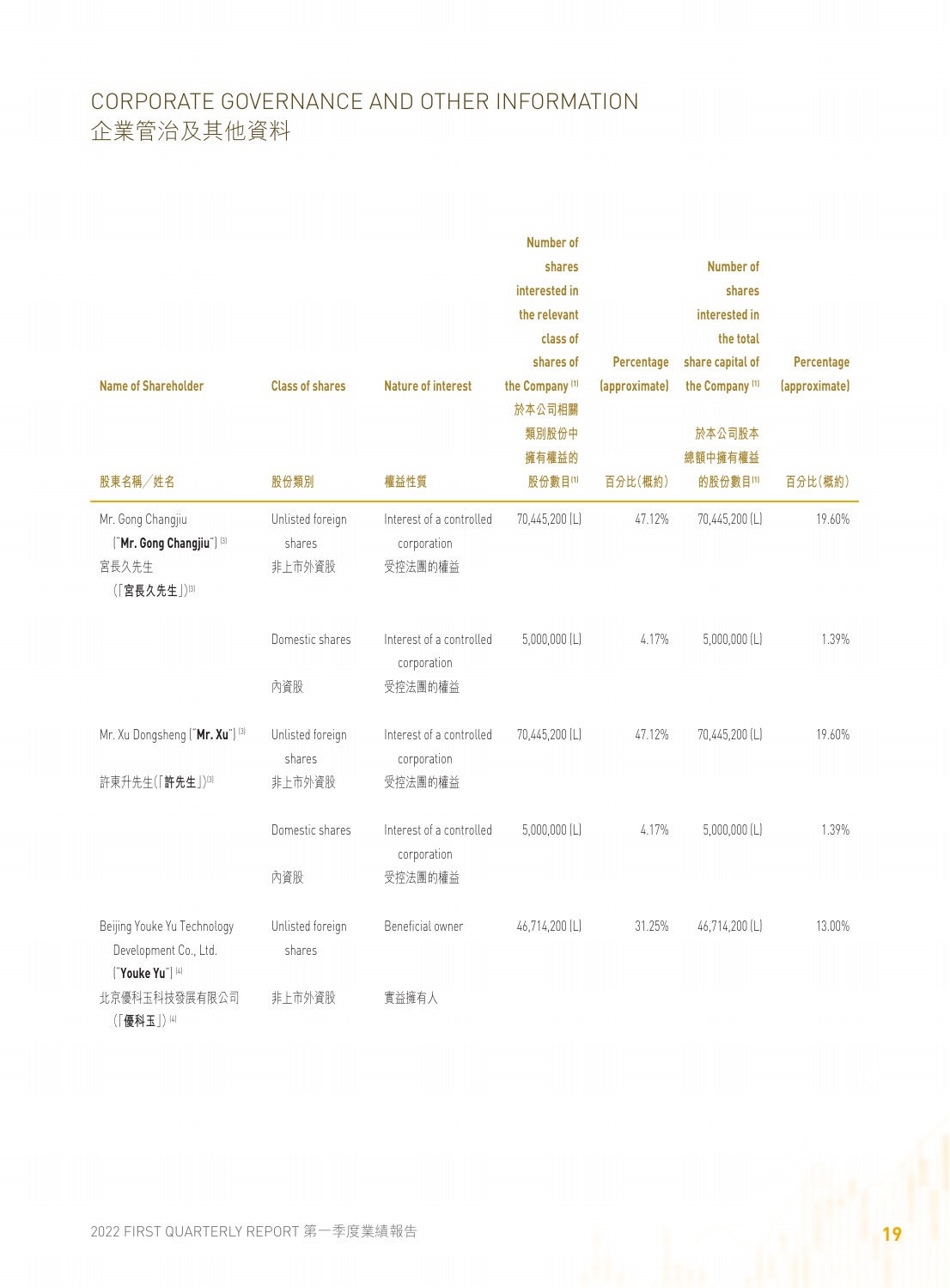| <b>Name of Shareholder</b>                                                                     | <b>Class of shares</b>               | <b>Nature of interest</b>                          | <b>Number of</b><br>shares<br>interested in<br>the relevant<br>class of<br>shares of<br>the Company <sup>(1)</sup><br>於本公司相關<br>類別股份中<br>擁有權益的 | Percentage<br>(approximate) | <b>Number of</b><br>shares<br>interested in<br>the total<br>share capital of<br>the Company <sup>(1)</sup><br>於本公司股本<br>總額中擁有權益 | Percentage<br>(approximate) |
|------------------------------------------------------------------------------------------------|--------------------------------------|----------------------------------------------------|------------------------------------------------------------------------------------------------------------------------------------------------|-----------------------------|---------------------------------------------------------------------------------------------------------------------------------|-----------------------------|
| 股東名稱/姓名                                                                                        | 股份類別                                 | 權益性質                                               | 股份數目(1)                                                                                                                                        | 百分比(概約)                     | 的股份數目(1)                                                                                                                        | 百分比(概約)                     |
| Beijing Xinmao Licheng Trading<br>Co., Ltd. ("Xinmao Licheng") [4]<br>北京鑫茂立成商貿有限公司<br>(「鑫茂立成」) | Unlisted foreign<br>shares<br>非上市外資股 | Interest of a controlled<br>corporation<br>受控法團的權益 | 46,714,200 (L)                                                                                                                                 | 31.25%                      | 46,714,200 (L)                                                                                                                  | 13.00%                      |
| Mr. Guo Lidong ("Mr. Guo") [4]<br>郭立冬先生(「郭先生」) [4]                                             | Unlisted foreign<br>shares<br>非上市外資股 | Interest of a controlled<br>corporation<br>受控法團的權益 | 46,714,200 (L)                                                                                                                                 | 31.25%                      | 46,714,200 (L)                                                                                                                  | 13.00%                      |
|                                                                                                |                                      |                                                    |                                                                                                                                                |                             |                                                                                                                                 |                             |
| Mr. Yan Wenge ("Mr. Yan") [4]                                                                  | Unlisted foreign<br>shares           | Interest of a controlled<br>corporation            | 46,714,200 (L)                                                                                                                                 | 31.25%                      | 46,714,200 (L)                                                                                                                  | 13.00%                      |
| 晏文革先生(「晏先生」)(4)                                                                                | 非上市外資股                               | 受控法團的權益                                            |                                                                                                                                                |                             |                                                                                                                                 |                             |
| Beijing Hengsheng Rongcheng<br>Trading Co., Ltd. [5]                                           | Unlisted foreign<br>shares           | Beneficial owner                                   | 32,340,600 (L)                                                                                                                                 | 21.63%                      | 32,340,600 (L)                                                                                                                  | 9.00%                       |
| 北京恆盛融誠商貿有限公司 5                                                                                 | 非上市外資股                               | 實益擁有人                                              |                                                                                                                                                |                             |                                                                                                                                 |                             |

**20 FINANCIAL (SHENZHEN) CO., LTD. 富銀融資租賃(深圳)股份有限公司**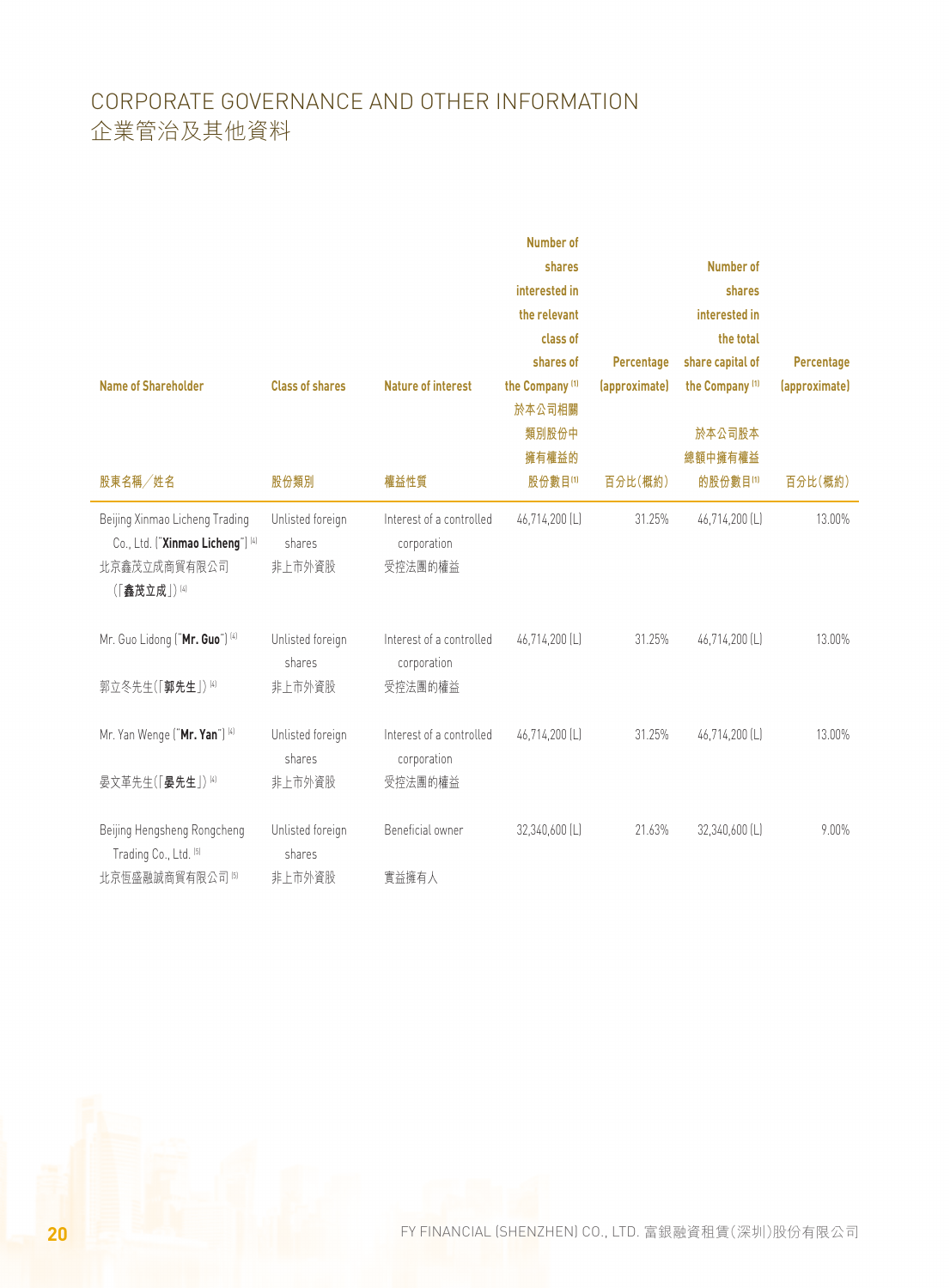| <b>Name of Shareholder</b>                                                | <b>Class of shares</b>               | <b>Nature of interest</b>                          | <b>Number of</b><br>shares<br>interested in<br>the relevant<br>class of<br>shares of<br>the Company <sup>(1)</sup><br>於本公司相關<br>類別股份中<br>擁有權益的 | Percentage<br>(approximate) | <b>Number of</b><br>shares<br>interested in<br>the total<br>share capital of<br>the Company <sup>(1)</sup><br>於本公司股本<br>總額中擁有權益 | Percentage<br>(approximate) |
|---------------------------------------------------------------------------|--------------------------------------|----------------------------------------------------|------------------------------------------------------------------------------------------------------------------------------------------------|-----------------------------|---------------------------------------------------------------------------------------------------------------------------------|-----------------------------|
| 股東名稱/姓名                                                                   | 股份類別                                 | 權益性質                                               | 股份數目(1)                                                                                                                                        | 百分比(概約)                     | 的股份數目(1)                                                                                                                        | 百分比(概約)                     |
| Ms. Wu Yue [5]<br>武悦女士 5                                                  | Unlisted foreign<br>shares<br>非上市外資股 | Interest of a controlled<br>corporation<br>受控法團的權益 | 32,340,600 (L)                                                                                                                                 | 21.63%                      | 32,340,600 (L)                                                                                                                  | $9.00\%$                    |
| <b>KKC Capital Limited</b>                                                | H shares<br>H股                       | Investment manager<br>投資經理                         | 9,408,000 (L)                                                                                                                                  | 10.47%                      | 9,408,000 (L)                                                                                                                   | 2.62%                       |
| KKC Capital SPC - KKC Capital<br>High Growth Fund Segregated<br>Portfolio | H shares<br>H股                       | Beneficial owner<br>實益擁有人                          | $9,408,000$ (L)                                                                                                                                | 10.47%                      | 9,408,000 (L)                                                                                                                   | 2.62%                       |
| A Plus Capital Management<br>Limited                                      | H shares<br>H股                       | Investment manager<br>投資經理                         | 9,318,000 (L)                                                                                                                                  | 10.37%                      | 9,318,000 (L)                                                                                                                   | 2.59%                       |
| Tiger Capital Fund SPC -<br>Tiger Global SP                               | H shares<br>H股                       | Beneficial owner<br>實益擁有人                          | 9,318,000 (L)                                                                                                                                  | 10.37%                      | 9,318,000 (L)                                                                                                                   | 2.59%                       |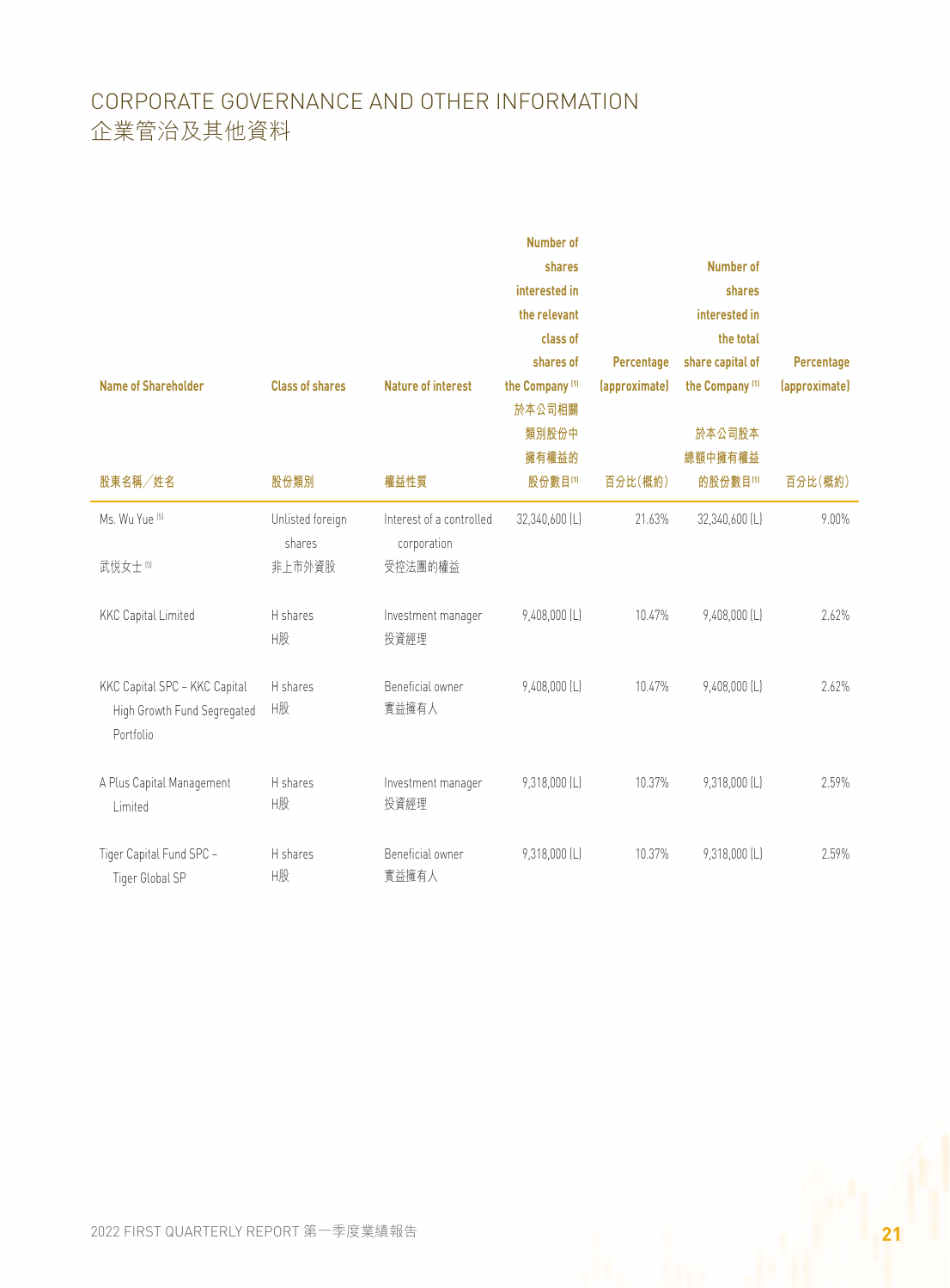#### Notes:

- (1) The letter"L"denotes the person's long position in the shares. As at 31 March 2022, the Company issued a total of 359,340,000 shares, including 120,000,000 domestic shares, 89,840,000 H shares and 149,500,000 unlisted foreign shares.
- (2) Dayuan Tiandi is owned as to 55% by Mr. Zhao and 45% by Mr. Gong. By virtue of the SFO, Mr. Zhao and Mr. Gong are deemed to be interested in the shares held by Dayuan Tiandi.
- (3) Shenzhen ZhongLian is owned as to 90% by Mujing Chengyuan and 10% by Mr. Gong Changjiu. Mujing Chengyuan is in turn owned as to 51% by Mr. Gong Changjiu and 49% by Mr. Xu. By virtue of the SFO, Mr. Gong Changjiu and Mr. Xu are deemed to be interested in the shares held by Shenzhen ZhongLian.
- (4) Youke Yu is owned as to 20% by Mr. Guo and 80% by Xinmao Licheng. Xinmao Licheng is in turn owned as to 50% by Mr. Guo and 50% by Mr. Yan. By virtue of the SFO, Xinmao Licheng, Mr. Guo and Mr. Yan are deemed to be interested in the shares held by Youke Yu.
- (5) Beijing Hengsheng Rongcheng Trading Co., Ltd. is wholly owned by Ms. Wu Yue. By virtue of the SFO, Ms. Wu Yue is deemed to be interested in the shares held by Beijing Hengsheng Rongcheng Trading Co., Ltd..
- \* If there is any inconsistency between the Chinese names of the entities, companies or legal entities incorporated in the PRC and their English translations, the Chinese names shall prevail. The English translations of the Chinese names of such entities, companies or legal entities are provided for illustration purposes only.

Save as disclosed above, as at 31 March 2022, the Directors were not aware of any other person or corporation which had any interest or short position in the shares or underlying shares of the Company as recorded in the register required to be kept by the Company under Section 336 of the SFO.

#### 附註:

- (1) 字母「L」指該人士於股份的好倉。於二零二二年 三月三十一日,本公司總共發行了359,340,000 股股份,包括120,000,000股內資股、89,840,000 股H股及149,500,000股非上市外資股。
- (2) 大苑天地由趙先生及貢先生分別擁有55%及 45%。根據證券及期貨條例,趙先生與貢先生 被視為於大苑天地持有的股份中擁有權益。
- (3) 深圳眾聯由木景誠苑與宮長久先生分別擁有 90%及10%,而木景誠苑由宮長久先生與許 先生分別擁有51%及49%。根據證券及期貨條 例,宮長久先生及許先生被視為於深圳眾聯持 有的股份中擁有權益。
- (4) 優科玉由郭先生與鑫茂立成分別擁有20%及 80%,而鑫茂立成由郭先生與晏先生分別擁 有50%及50%。根據證券及期貨條例,鑫茂立 成、郭先生與晏先生被視為於優科玉持有的股 份中擁有權益。
- (5) 北京恆盛融誠商貿有限公司由武悅女士全資擁 有。根據證券及期貨條例,武悦女士被視為於 北京恆盛融誠商貿有限公司持有的股份中擁有 權益。

除上文所披露者外,於二零二二年三月三十一日, 董事並不知悉任何其他人士或法團於本公司股份或 相關股份中擁有任何須記錄於本公司根據證券及期 貨條例第336條須予以存置的登記冊內的權益或淡 倉。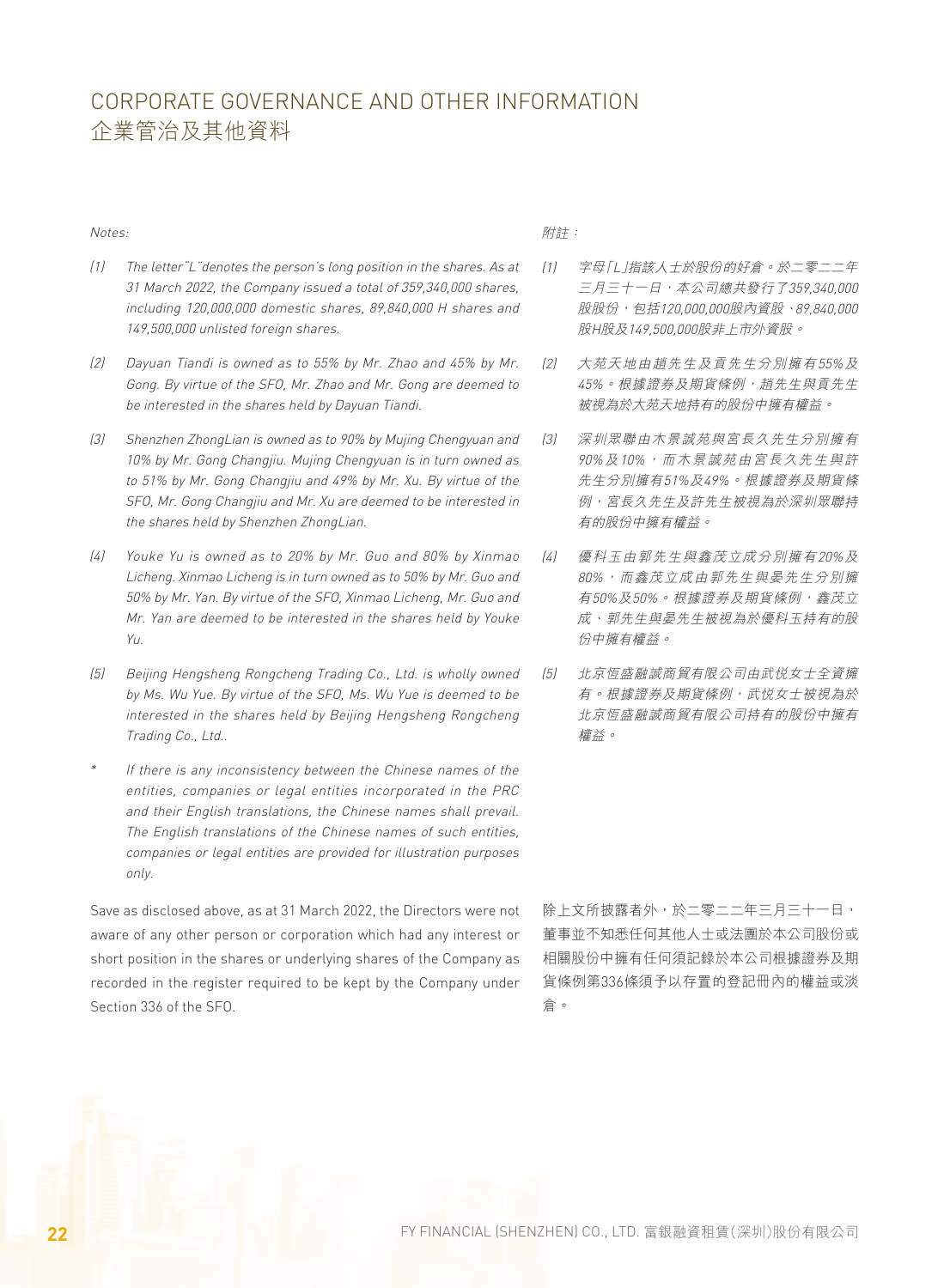# **Interests and short positions held by Directors, Supervisors and chief executives of the Company in the shares, underlying shares and debentures of the Company and its associated corporations**

As at 31 March 2022, none of the Directors, Supervisors or chief executive of the Company had an interest or short position in the shares, underlying shares or debentures of the Company or its associated corporation as recorded in the register required to be kept by the Company under Section 352 of the SFO, or as otherwise notified to the Company and the Stock Exchange pursuant to the required standard of dealings by directors of listed issuers as referred to in Rule 5.46 of the GEM Listing Rules (which shall be deemed to apply to the Supervisors to the same extent as it applies to the Directors).

### **DIVIDEND**

On 30 March 2022, the Board proposed to pay the final dividend of RMB0.013 per share for the year ended 31 December 2021. The Board did not recommend any dividend for the Reporting Period (three months ended 31 March 2021: nil).

#### **COMPETING INTERESTS**

The Directors have confirmed that, as at 31 March 2022, none of the Directors, controlling Shareholders and their respective close associates (as defined in the GEM Listing Rules) had any interests in any business (other than that of the Group) which competes or may compete with the business of the Group or any other conflicts of interest which such person has or may have with the Group which must be disclosed in this report.

# **本公司董事、監事及最高行政人員於本公 司及其相聯法團之股份、相關股份及債權 證的權益及淡倉**

於二零二二年三月三十一日,概無任何本公司董 事、監事或最高行政人員於本公司或其相聯法團的 股份、相關股份或債權證中,擁有任何記錄於本公 司根據證券及期貨條例第352條須予存置之登記冊 所登記的權益或淡倉,或根據GEM上市規則第5.46 條所述上市發行人董事進行買賣的規定準則(有關 規定被視為同樣適用監事,適用程度與董事相同) 須知會本公司及聯交所的權益或淡倉。

#### **股息**

於二零二二年三月三十日,董事會建議派付截至二 零二一年十二月三十一日止年度之末期股息每股 人民幣0.013元。董事會不建議就報告期內派付任 何股息(截至二零二一年三月三十一日止三個月: 無)。

#### **競爭權益**

董事確認,於二零二二年三月三十一日,概無董 事、控股股東及彼等各自的緊密聯繫人(定義見 GEM上市規則)於與本集團業務構成或可能構成競 爭的任何業務(本集團業務除外)中擁有權益,亦無 與本集團有或可能有任何其他利益衝突而須在本報 告中披露。